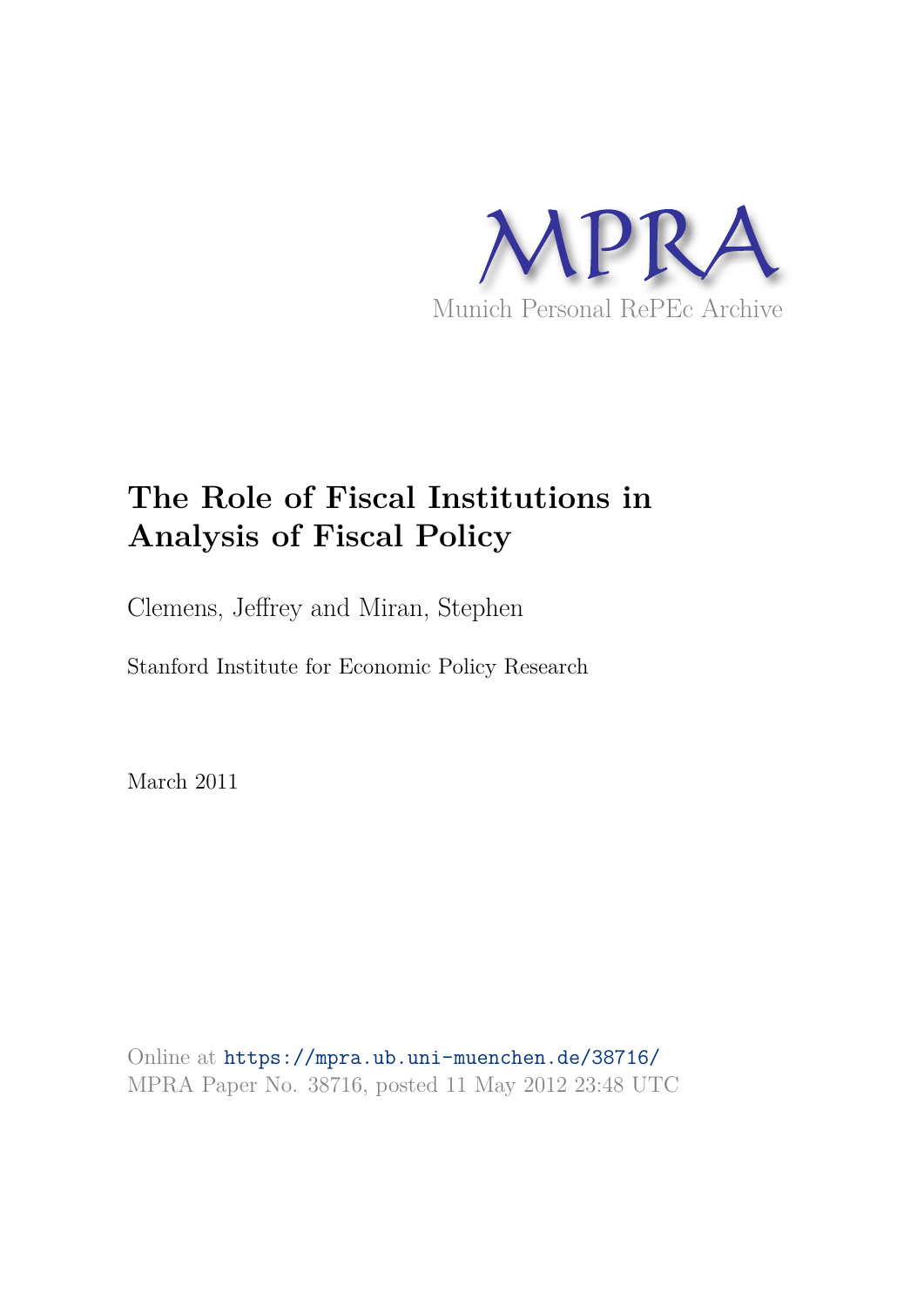#### **The Role of Fiscal Institutions in Analysis of Fiscal Policy**

Jeffrey Clemens and Stephen Miran<sup>1</sup>

This draft: March 17, 2011

[Note: Subsequently replaced by published version, which appears as Clemens, Jeffrey, and Stephen Miran. 2012. "Fiscal Policy Multipliers on Subnational Government Spending." *American Economic Journal: Economic Policy*, 4(2): 46–68.]

#### **Abstract**

Balanced budget requirements lead to substantial pro-cyclicality in state government spending on infrastructure and public services. Differences in the stringency of states' budget rules drive the pace at which they must make these adjustments. We show that budget rules (and other fiscal institutions) generate variation in deficit-financed expenditures, which could be ideal for studying fiscal stabilization policy. In contrast, many alternative sources of variation in sub-national fiscal policy implicitly involve "windfall" financing, which will miss the effects of future debt on current consumption and investment behavior. Difficulties with our proposed identification strategy prevent us from cleanly estimating a multiplier.

<sup>&</sup>lt;sup>1</sup> Harvard University. We are grateful to Alan Auerbach, Robert Barro, Raj Chetty, Martin Feldstein, Benjamin Friedman, Alexander Gelber, Stefano Giglio, Edward Glaeser, Joshua Gottlieb, Roger Gordon, Gregory Mankiw, David Mericle, Joshua Mitchell, James Poterba, Kim Reuben, participants at the Harvard labor/public economics and macroeconomics lunches, participants at the NBER's TAPES conference in Varena, Italy, two anonymous referees, and especially to David Cutler and Lawrence Katz. All errors are of course ours alone.

<sup>© 2009</sup> by Jeffrey Clemens and Stephen Miran. All rights reserved. Short sections of text, not to exceed two paragraphs, may be quoted without explicit permission provided that full credit, including © notice, is given to the source.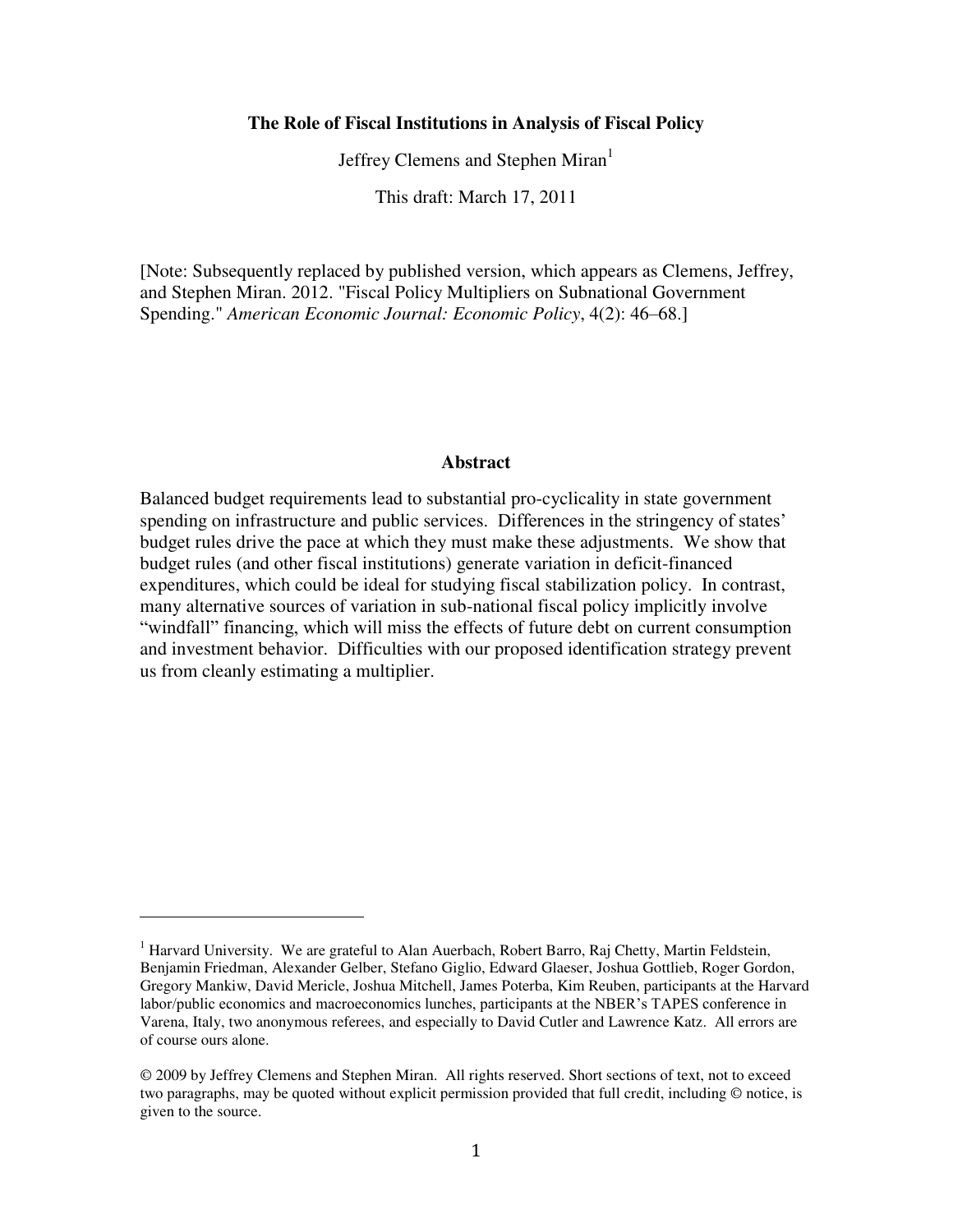#### **1. Introduction**

 $\overline{a}$ 

State governments, whose spending accounts for around 10% of GDP, play a major role in the fiscal policy landscape. Since almost all US states have formal balanced budget requirements, a large share of their spending fluctuates pro-cyclically. When states enter recessions, their tax bases contract and their safety-net expenditures expand. Compliance with balanced budget requirements can thus entail significant reductions in capital expenditures and in spending on publicly provided goods and services.<sup>2</sup>

It is difficult to rationalize pro-cyclical spending on infrastructure and service provision as serving any welfare-enhancing purpose. The consumption of public services, for example, would generate greater utility if these services flowed smoothly. Similarly, if capital expenditures must be conducted with any cyclical orientation at all, they would ideally be reserved for downturns as a source of "shovel ready" projects. The increase in business-cycle volatility that is induced by pro-cyclical state spending would thus appear to come without offsetting benefits.

The contribution of state governments to the business cycle depends on two parameters. The first parameter is a measure of how pro-cyclical their spending is in practice. Using state-level data on income and the relevant categories of government spending, we estimate this parameter in Section 2. For each \$1 that income deviates from trend, state spending on infrastructure and service provision deviates from trend by 9 cents.

 $2^{2}$  In this context, safety-net programs primarily include Unemployment Insurance (UI), cash welfare assistance, and Medicaid. Spending out of insurance trusts, which includes state UI programs, is not subject to state balanced budget requirements. Other insurance trust spending is dominated by pension plans for public employees. Non safety-net spending primarily involves spending on education, transportation, health, law enforcement (including corrections), and relatively minor categories including spending on utilities and public parks.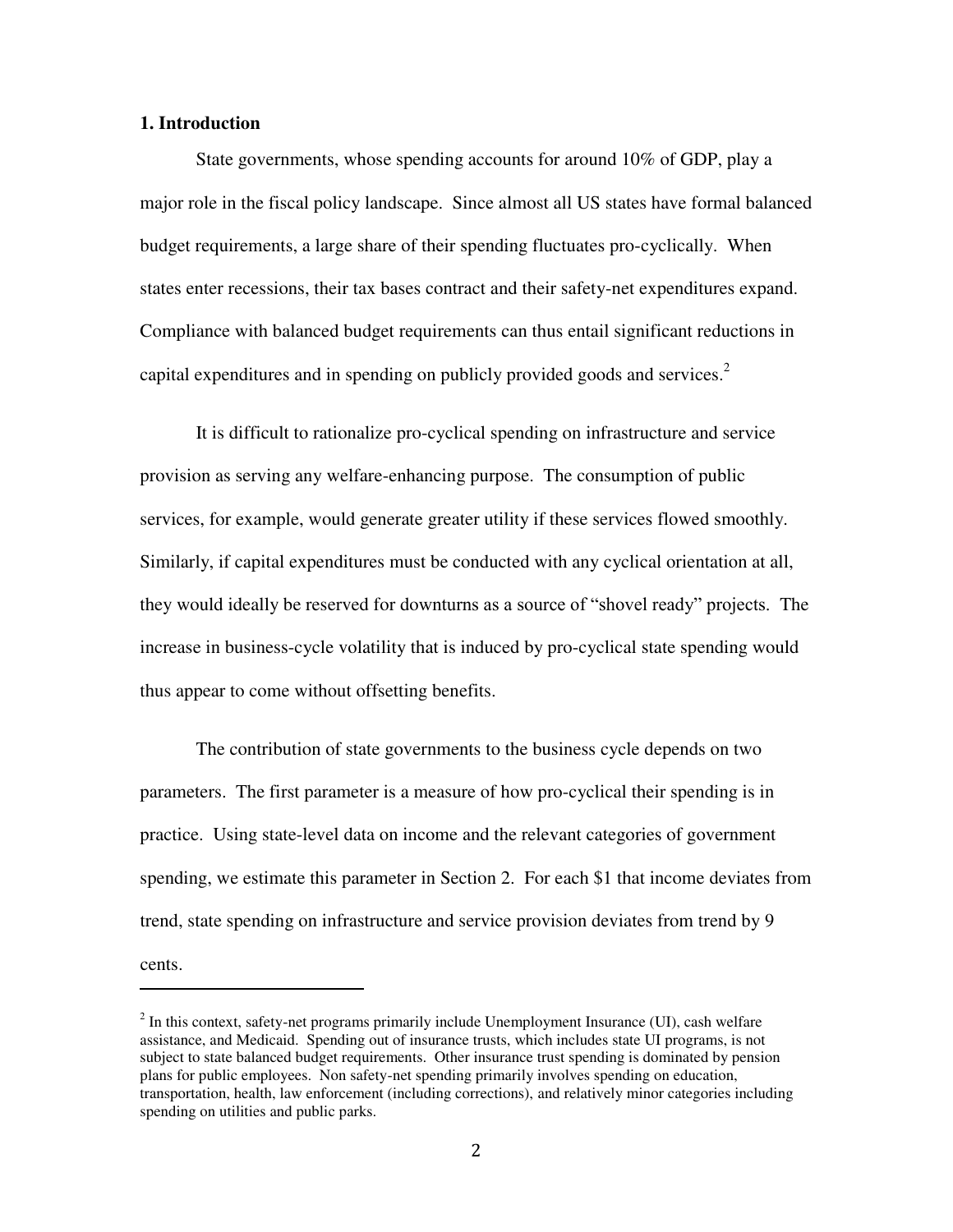The second parameter of interest is the fiscal policy multiplier associated with state spending on capital infrastructure and public services. Estimating the causal effect of government spending on the economy requires isolating variation that is not, itself, driven by the business cycle. The fact that shifts in economic activity can be direct determinants of government spending makes isolating such variation difficult.

The empirical macroeconomic literature on fiscal policy has attempted to isolate exogenous shocks to government spending using a combination of Structural Vector Autoregressions (SVARs) and narrative histories.<sup>3</sup> The primary source of variation in this literature can make both inference and extrapolation difficult (see, e.g., the discussion in Auerbach and Gale, 2009). An examination of the time series for aggregate government spending reveals that the shocks isolated by both SVAR and narrative methods will stem largely from defense spending, with the unexpected component coming primarily from the World War II and Korean War build-ups (Ramey, forthcoming). Such spending makes inference difficult for two reasons. First, wars can be associated with other important shifts in economic policy.<sup>4</sup> Second, the onset and resolution of wars may have significant impacts on expectations for future tax and income streams, both of which are determinants of current consumption, investment, and labor supply decisions.

 $3$  An early paper in this relatively recent literature is Blanchard and Perotti (2002). More recent examples include Ramey (forthcoming), Auerbach and Gorodnichenko (2010), and Mountford and Uhlig (2008).

<sup>&</sup>lt;sup>4</sup> During World War II, for example, the US economy underwent the imposition of rationing and price controls.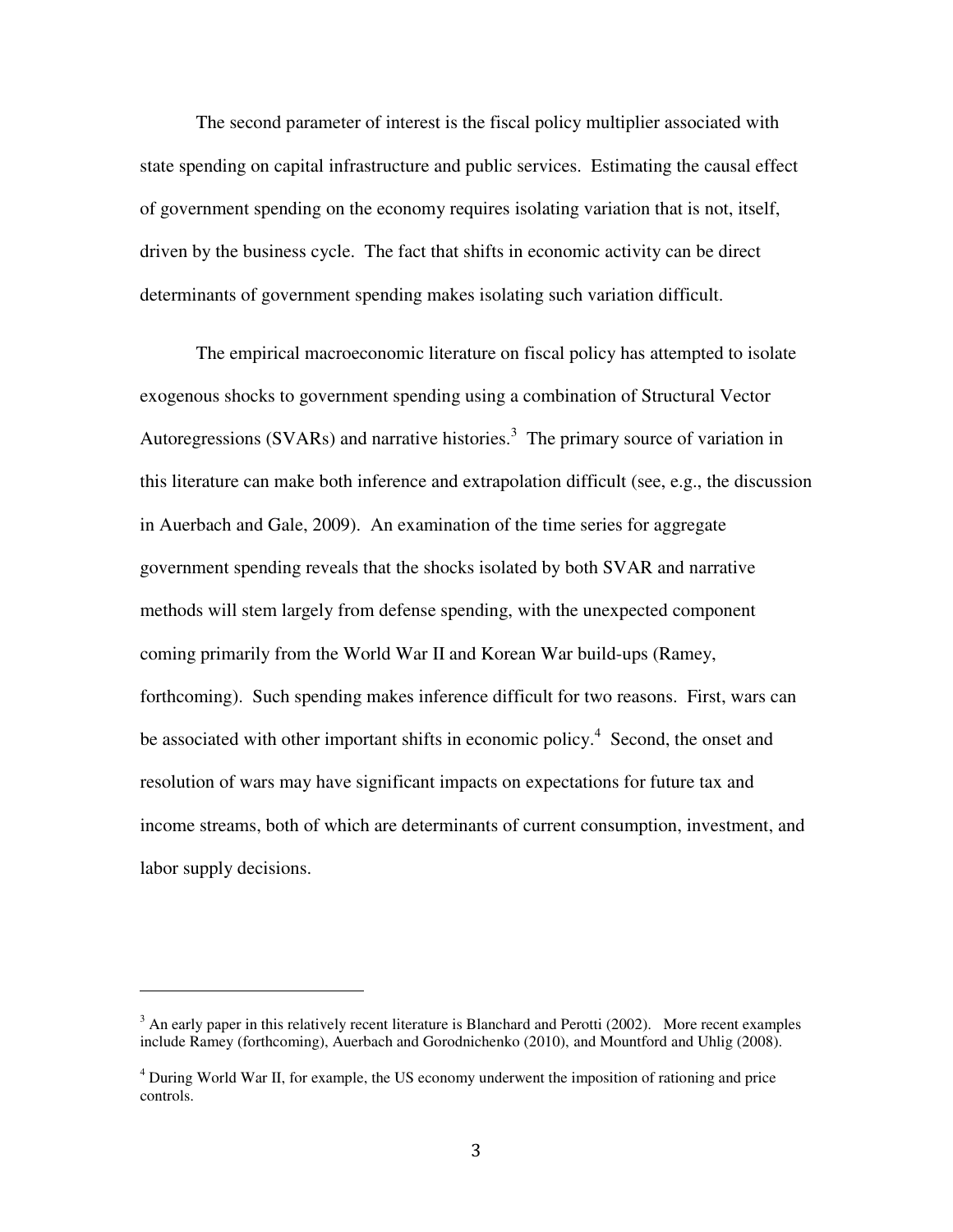Difficulties with extrapolation from the macroeconomic studies also relate to their reliance on defense spending. There are important differences between defense spending and the kinds of spending typically considered for stimulus purposes. Unlike defense spending, spending on infrastructure, health, and education affects the economy's production possibilities and may enter into individuals' utility functions. Also unlike defense spending, spending on programs like Medicaid and Unemployment Insurance involve incentive effects that influence labor supply.

A recent (and very much "in progress") literature estimates the effects of fiscal policy using plausibly exogenous variation in government spending at the sub-national level.<sup>5</sup> We show in Section 3 that this variation tends to depart in an important way from the ideal natural experiment for evaluating stabilization policy. Specifically, the spending is effectively "windfall" financed rather than deficit financed. This is common to sources of variation that involve federal financing. With federal financing, the tax burden is borne by both the "treatment" states that receive the spending and the "control" states that do not. Any tendency for deficit financing to crowd out private consumption and investment will thus cancel out within the estimation strategy. In a standard new-Keynesian framework, windfall-financed spending will tend to produce larger multiplier estimates than deficit-financed spending (see, e.g., the discussion by Cogan, Cwik, Taylor and Wieland, 2009).

We argue that differences in states' fiscal institutions, which affect their short-run savings behavior, have the potential to yield an ideal source of variation for studying

<sup>&</sup>lt;sup>5</sup> See, e.g., Council of Economic Advisers (2009), Cohen, Coval, and Malloy (2010), Serrato and Wingender (2010), Shoag (2010), and Nakamura and Steinson (2011).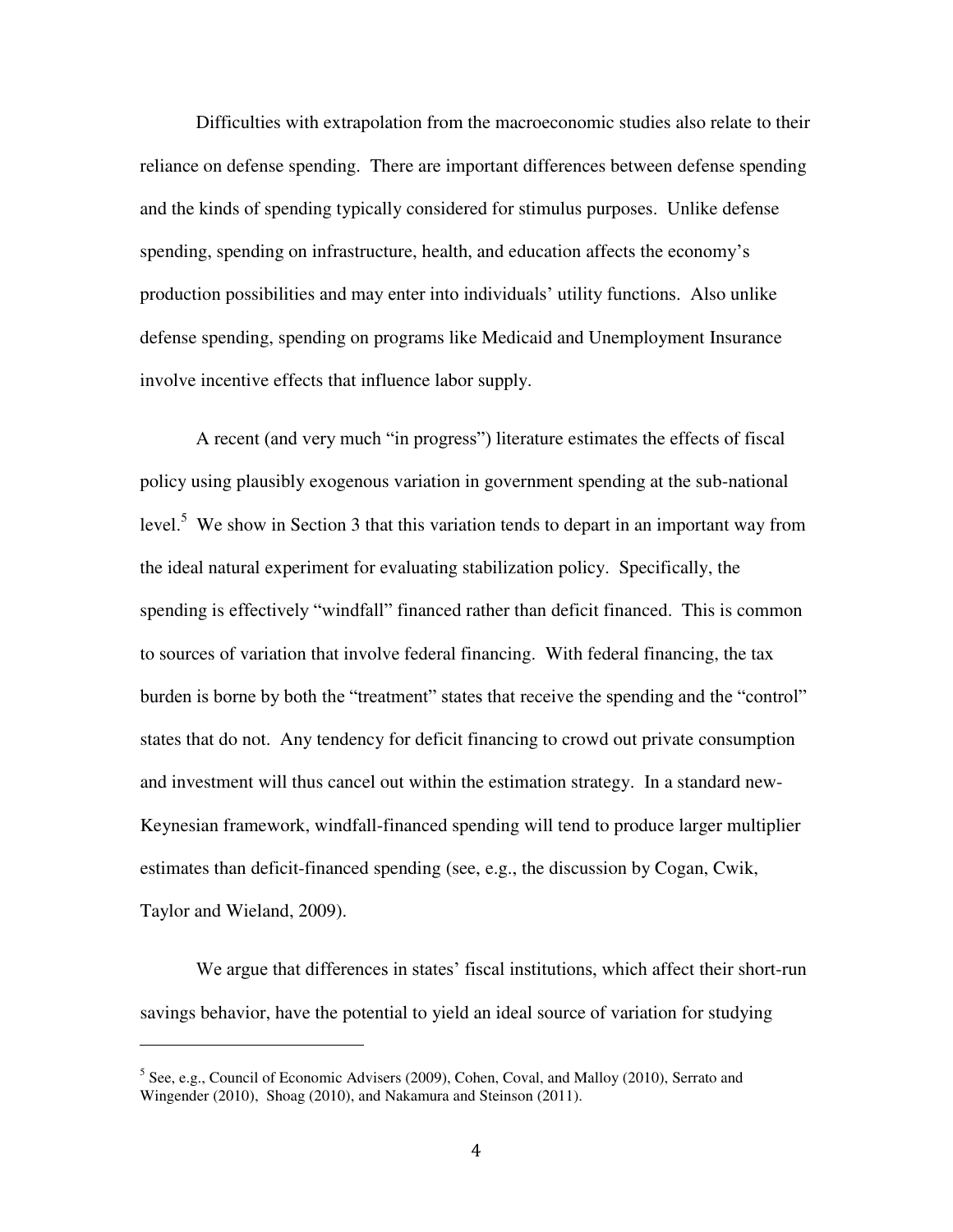fiscal policy. Spending variation generated by fiscal institutions (broadly taken to include balanced budget requirements, tax and expenditure limitations, and rainy day funds) affects states' long run budget constraints. Unlike windfall-financed spending, a spending increase induced by fiscal institutions is deficit financed. Furthermore, the variation will occur in precisely the categories of spending associated with stimulusoriented policy decisions.

In sections 4 through 6 we explore an instance in which fiscal institutions produce an intuitively appealing source of variation in state fiscal policy. In doing so, we extend result from Poterba (1994) on the effect of states' balanced budget requirements on their responses to fiscal shocks. The relevant result uses the fact that states have varying degrees of stringency built into the rules which govern deficit financing of general fund expenditures. During times of fiscal stress, we see that states with strict rules enact relatively large rescissions to their budgets in order to quickly narrow emerging deficits. As part of this extension we make an updated version of the deficit shock series (including its component parts as reported by the National Association of State Budget Officers) available electronically through an online data appendix.

We explore the prospects for using the spending cuts made by strict-rule states (in excess of those made by weak-rule states) to identify the effects of these budget cuts on state economic outcomes. Two difficulties prevent us from taking a concrete stand on the size of the multiplier based on the evidence we present. First, states with weak balanced budget rules rely more extensively than others on personal income taxation as a source of revenue. Since personal income taxation is a relatively volatile source of revenue, states with weak budget rules will experience relatively large fiscal shocks in the face of an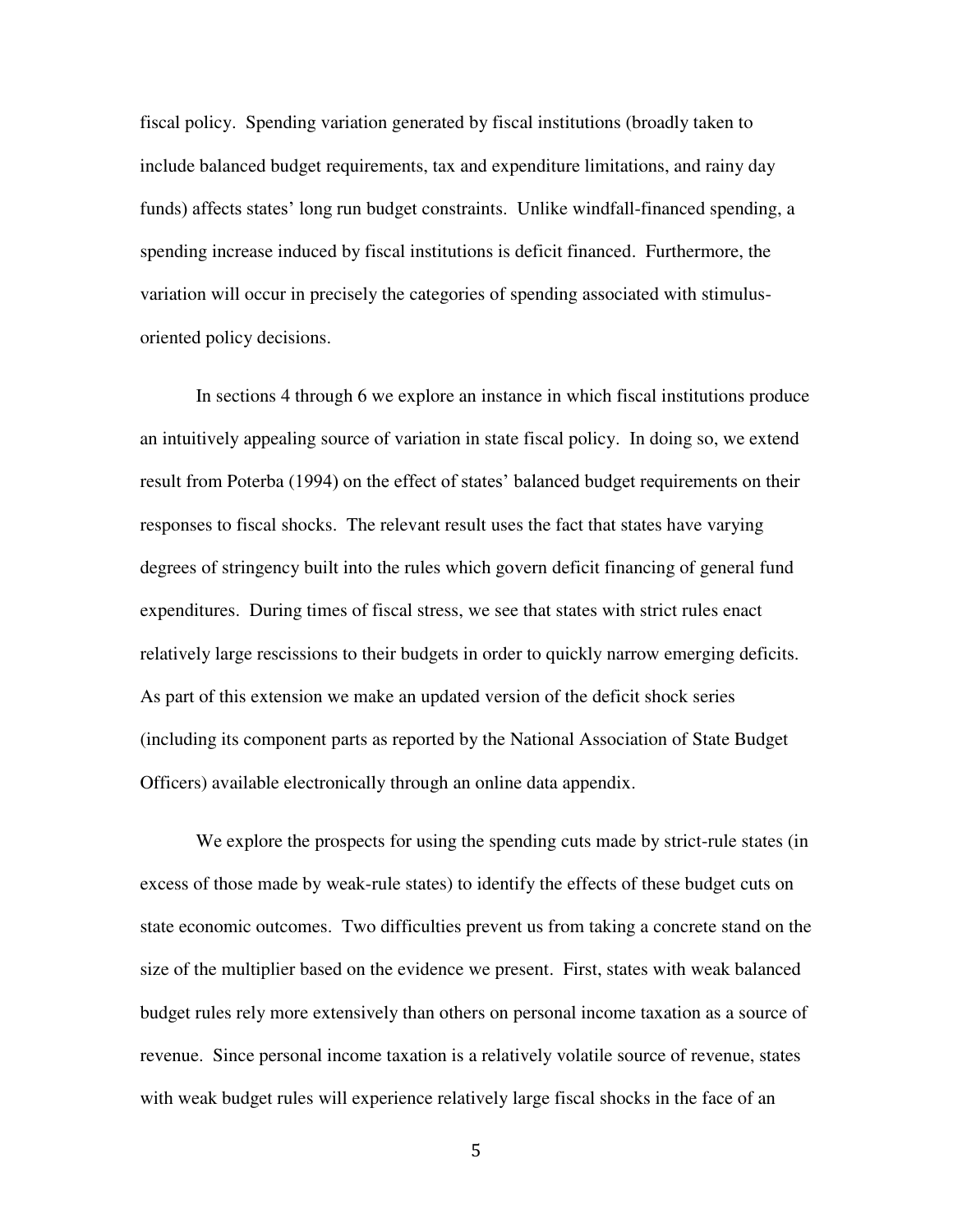economic shock of a given size. For reasons elaborated below, this violates the key identifying assumption associated with the proposed estimation framework. In principal, there are ways to adjust for this source of bias. However, efforts to make these adjustments reveal a troubling degree of sensitivity across specifications and sample periods. A general lack of precision (our second difficulty), coupled with sensitivity across specifications, makes it unwise to treat any particular result as a best estimate, or best reading, of the evidence.

#### **2. Budget Rules and State Spending Over the Business Cycle**

Balanced budget requirements dictate a tight relationship between state governments' tax collections and expenditures.<sup>6</sup> Absent significant saving through stabilization funds during expansions, states must choose between increasing tax rates and reducing expenditures during recessions. We save a discussion of differences in the stringency of states' balanced budget rules for section 5. At present, we note only that even the weakest rules require states to enter each fiscal year with the expectation that the year's general fund expenditures will not exceed revenues.<sup>7</sup> In this section we focus on the fact that, as a consequence of these requirements (coupled with generally limited saving in stabilization funds), states exhibit significant pro-cyclicality in their spending on capital infrastructure and service provision (or non safety net expenditures).

We illustrate the pro-cyclicality of non safety net expenditures in Figures 1 and 2,

<sup>&</sup>lt;sup>6</sup> To avoid unneeded confusion, we note here that we use the terms "spending," "outlays," and "expenditures" interchangeably.

 $<sup>7</sup>$  As we show later, differences in state's budget rules dictate differences in how they respond to</sup> unexpected shocks.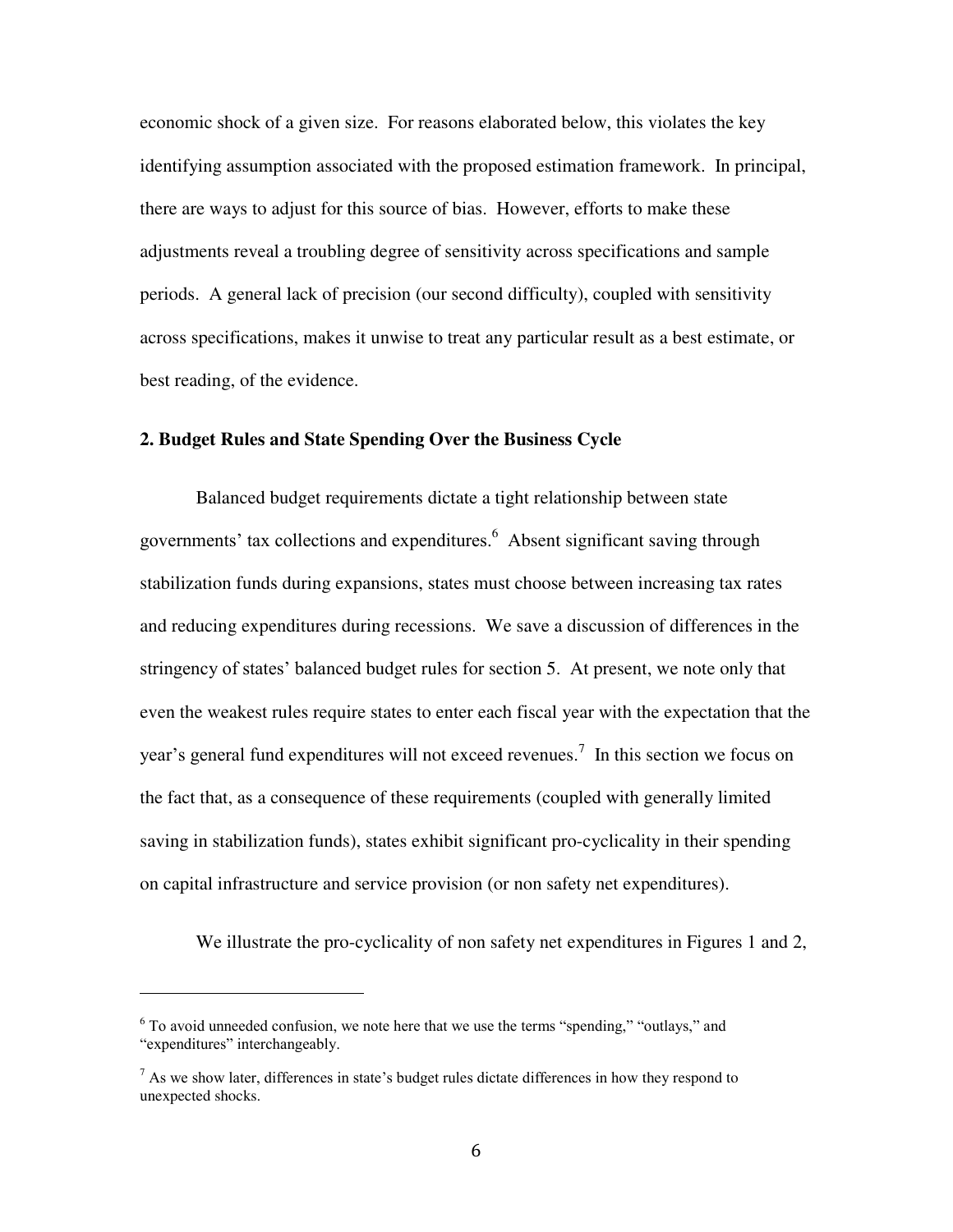which we constructed using flexibly de-trended data on personal income and the relevant categories of government spending. $8$  The variables, as with all others in this study, are presented and analyzed in real, per capita terms. Figure 1 plots the means of these detrended series (taken across states) over time from 1960-2006. Figure 2 displays each state-by-year observation for the two series in scatter plot form. The timing of the cyclical adjustments in state spending (as illustrated in Figure 1) is consistent with what one would expect due to balanced budget requirements. Spending tracks the business cycle with a lag of about one. The best-fit line in Figure 2 implies that when personal income is \$1 below trend, spending outside of safety net programs tends to be 8.9 cents below trend (with a standard error of 1.4 cents).

The full effect of this pro-cyclical spending on the business cycle depends on the fiscal policy multiplier associated with these expenditures. Most directly, it depends on the multiplier that would be associated smoothing, or shifting the *timing*, of these expenditures. The implications for aggregate volatility could be substantial. If the relevant multiplier is as large as two (as estimated by Shoag, 2010), state governments would be responsible for nearly 20% of all business-cycle volatility. On the other hand, if shifts government expenditures displace contemporaneous private activity (as found by Cohen, Coval, and Malloy, 2010), state governments may cause a relatively small portion of volatility.

<sup>&</sup>lt;sup>8</sup> Specifically, we regressed both non safety net spending and personal income on state-specific quartic trends. Non safety net spending is defined as the sum of "capital" and "current" expenditures minus expenditures on "public welfare," which is dominated by Medicaid and cash welfare assistance. Altering the number of terms in the polynomial does not significantly change the results, although a relatively flexible polynomial seems clearly preferable to a simple linear trend given the variety of changes a state's economic trajectory can make over the course of five decades. We obtain similar results when running each state's income and spending data through the Hodrick-Prescott filter rather than de-trending with polynomials.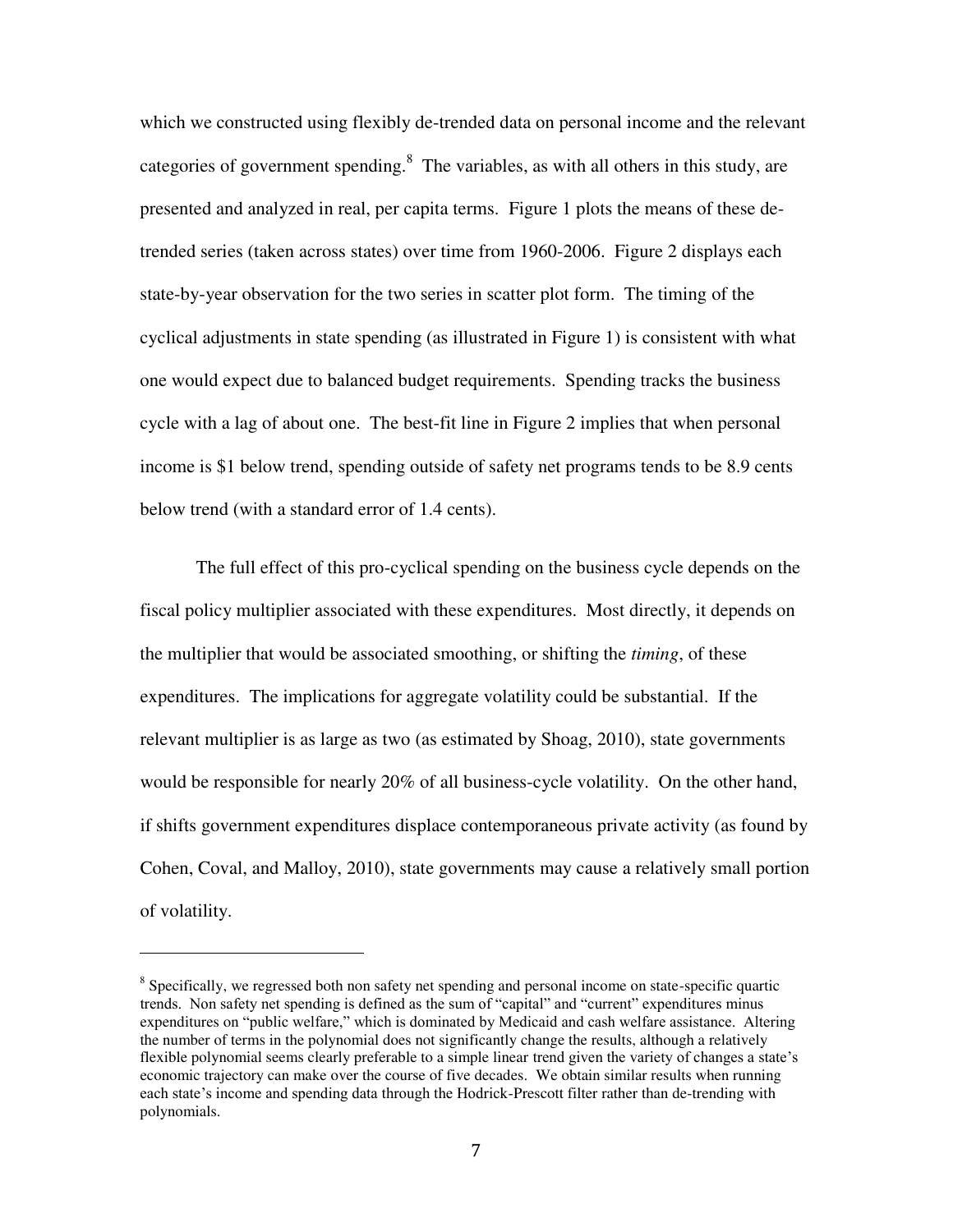#### **3. Differentiating between Sources of Variation in Fiscal Policy**

 In this section we lay out a framework for analyzing proposed sources of variation for estimating fiscal policy multipliers on sub-national government spending. A benefit of standard applied microeconomic approaches (in particular relative to VAR and SVAR methods) is that they make it possible to be very explicit about the source of the variation used for econometric identification. $9$  We describe how alternative sources of variation can be mapped into distinct natural experiments in fiscal policy.<sup>10</sup> We focus, in particular, on differences in the implied financing of the relevant government spending.

 Our characterization of sources of variation in sub-national fiscal policy involves tracking their impact on state spending,  $G_{s,t}$ , tax revenues,  $T_{s,t}$ , and the net present value of future liabilities, *NPVLs,t*, at some time *t*. <sup>11</sup> A source of variation in fiscal policy can be thought of as an instrumental variable, *Zs,t*, which is assumed to be exogenous with respect to some state-level economic outcome, Y*s,t*, like income or employment. This exogeneity may require conditioning on a vector of covariates, *Xs,t*, which could include fixed effects, time trends and other relevant controls. To characterize the natural experiment associated with  $Z_{s,t}$  one can run the following series of regressions involving the fiscal variables:

<sup>9</sup> The explicit use of narrative shocks or some other clearly defined source of variation *within* a VAR or SVAR framework, as in Auerbach and Gorodnichenko (2010) and Giavazzi and Favero (2009), can also be an attractive source of relatively transparent identification.

 $10$  Natural experiments in fiscal policy can differ along several dimensions that are relevant for thinking about their associated multipliers. These include their impact on the economy's production possibilities, the extent to which they substitute for (or complement) private consumption, their timing, and their impact on incentives (e.g., for labor supply) in addition to how they are financed.

<sup>&</sup>lt;sup>11</sup> In many applications *NPVL* could be proxied for by a measure of a states' current year deficit. When the financing of state (or local) expenditures takes place at the national level, a measure of each state's share of federal tax liabilities may be required.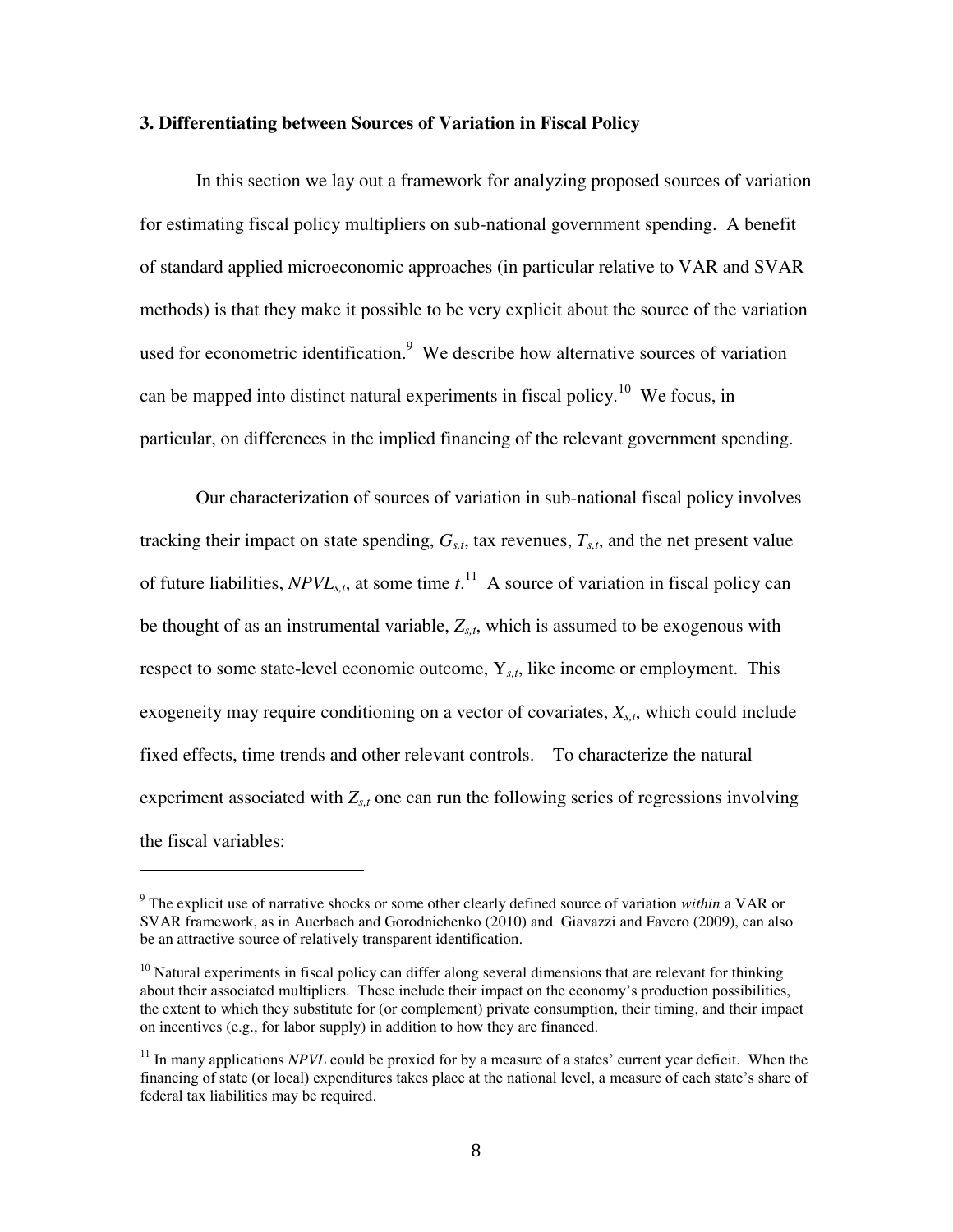$$
G_{s,t} = \alpha^G + \beta_1 Z_{s,t} + \gamma^G X_{s,t} + \varepsilon_{s,t}^G
$$
 (1)

$$
T_{s,t} = \alpha^T + \beta_2 Z_{s,t} + \gamma^T X_{s,t} + \varepsilon_{s,t}^T
$$
 (2)

$$
NPVL_{s,t} = \alpha^{NPVL} + \beta_3 Z_{s,t} + \gamma^{NPVL} X_{s,t} + \varepsilon_{s,t}^{NPVL}.
$$
 (3)

Many sources of variation in state government spending involve changes in the distribution of an existing pool of federal funds. Examples include reallocations induced by changes in the structure of congressional power (see, e.g., Cohen, Coval, and Malloy, 2010) and reallocations brought about by updates to formulas that dictate the distribution of intergovernmental grants (see, e.g., Serrato and Wingender, 2010). In a very direct sense, these sources of variation amount to transfers from one state to another.<sup>12</sup> The recipients of these transfers incur no deficits as a result of the ensuing government expenditures. If the money is spent as intended,  $Z_{s,t}$  could be scaled so that  $\beta_1 = 1$  while  $\beta_2 = \beta_3 = 0$ . One would want to confirm, however, that the state does not offset the intended expenditures by decreasing other expenditures and lowering current or future taxes, in which case the natural experiment would involve  $0 < \beta_1 < 1$ ,  $\beta_2 < 0$ , and  $\beta_3 = \beta_1$ .  $\beta_2$  - 1. It would be crucial in the latter case to realize that the increase in government spending would not fully characterize the natural experiment.<sup>13</sup>

 $12$  As noted by Shoag (2010), the shocks to returns in states' pension funds which serve as his source of econometric identification are also equivalent to cross-state transfers.

 $13$  Implementation of such an approach can easily go awry when researchers focus exclusively on whether or not they have a "strong instrument" for predicting government expenditures. For example, suppose  $\beta_1 =$ 0.75 while  $\beta_2 = 0.25$ , both estimated with standard errors of 0.15. In this instance, the instrument could be characterized as being a strong predictor of spending while not having a statistically significant relationship with tax collections. Yet tax collections make up a non-trivial 25% of the total natural experiment in fiscal policy. Standard use of *Zs,t* as an instrument for government spending would lead to an inflated estimate of the government spending multiplier in standard Keynesian frameworks. With only one instrument, the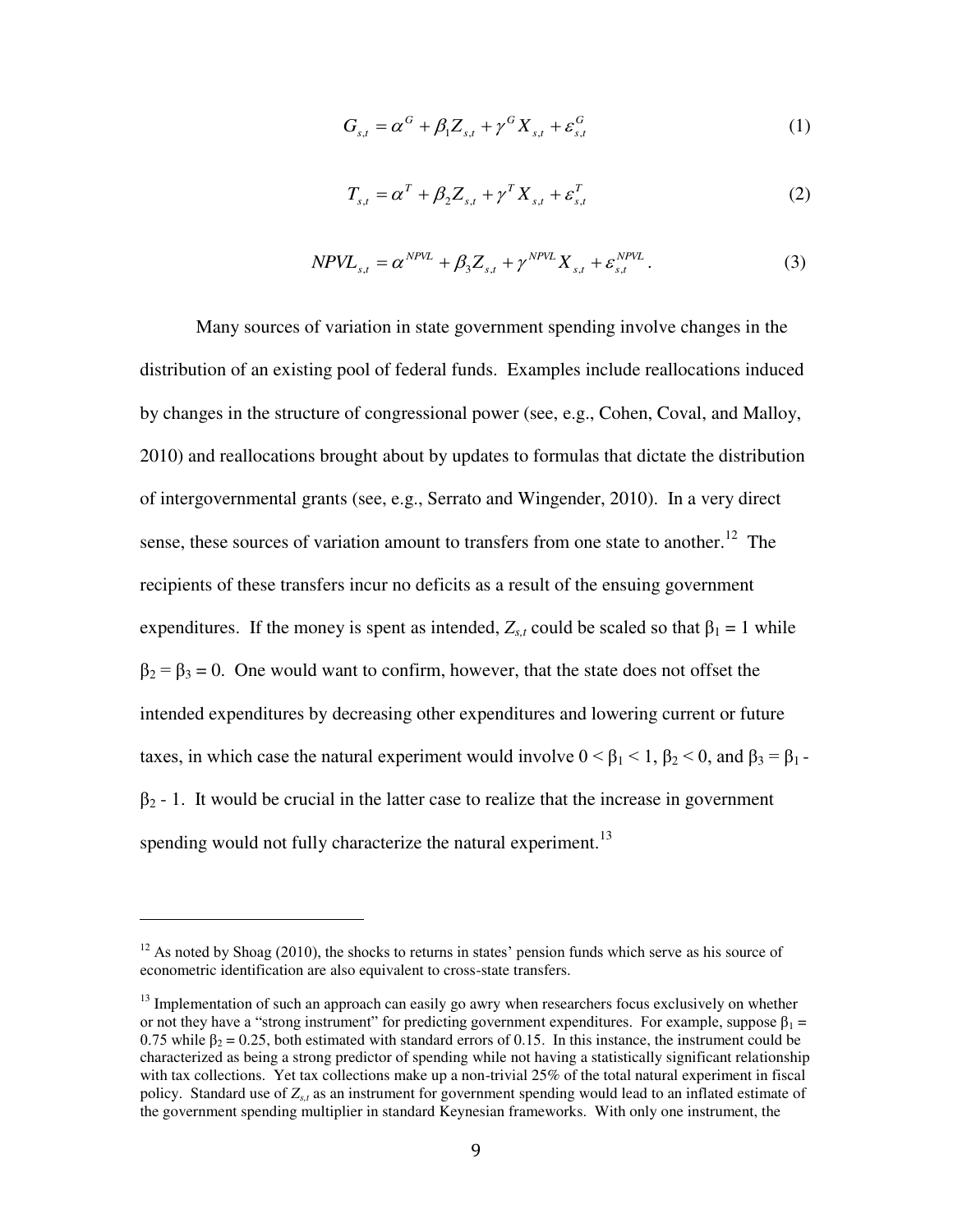Other sources of variation in state government spending involve the distribution of a deficit- (surplus-) financed increase (decrease) in spending at the national level. A recent example involves formula-induced variation in the funds disbursed through the American Recovery and Reinvestment Act (Council of Economic Advisers, 2009). Another involves the differential impact of changes in defense spending on states with different exposure to defense-related industries (Nakamura and Steinson, 2011). If the residents of each state or locality pay an equal share of the federal tax burden, then these natural experiments become equivalent to changes in the distribution of an existing pool of funds. Suppose, for example, that a policy change results in an extra dollar of spending in half of the states and no change in the others, with all states facing an increase in their future tax liability with a present value of 50 cents. In comparing the impact of this policy change across regions, the future tax liabilities will difference out. This leaves the equivalent of a windfall-financed increase in spending in the states that received the federal funds. Econometrically, an instrument that perfectly predicts the \$1 spending differential would be uncorrelated with a perfect measure of future tax liabilities. As before,  $Z_{s,t}$  could be scaled so that  $\beta_1 = 1$  while  $\beta_2 = \beta_3 = 0$ .<sup>14</sup>

Changes in government spending that are driven by states' fiscal institutions will differ from the spending changes just described. Such changes will not involve external

multiplier on government spending cannot be independently identified. With a single instrument one can only estimate the effect of the entire natural experiment in fiscal policy. When spending and tax changes are both in play, the reduced form relationship between  $Z_{s,t}$  and  $Y_{s,t}$  will provide the only directly interpretable presentation of the results.

 $14$  Note here that if states differ in the extent to which they are expected to bear the burden of future tax liabilities there may be a separate instrument that could be used to identify the effects of deficit financing. The availability of such a variable would make it possible, in principal, to recover estimates of the effects of fiscal policy associated with any degree of deficit finance.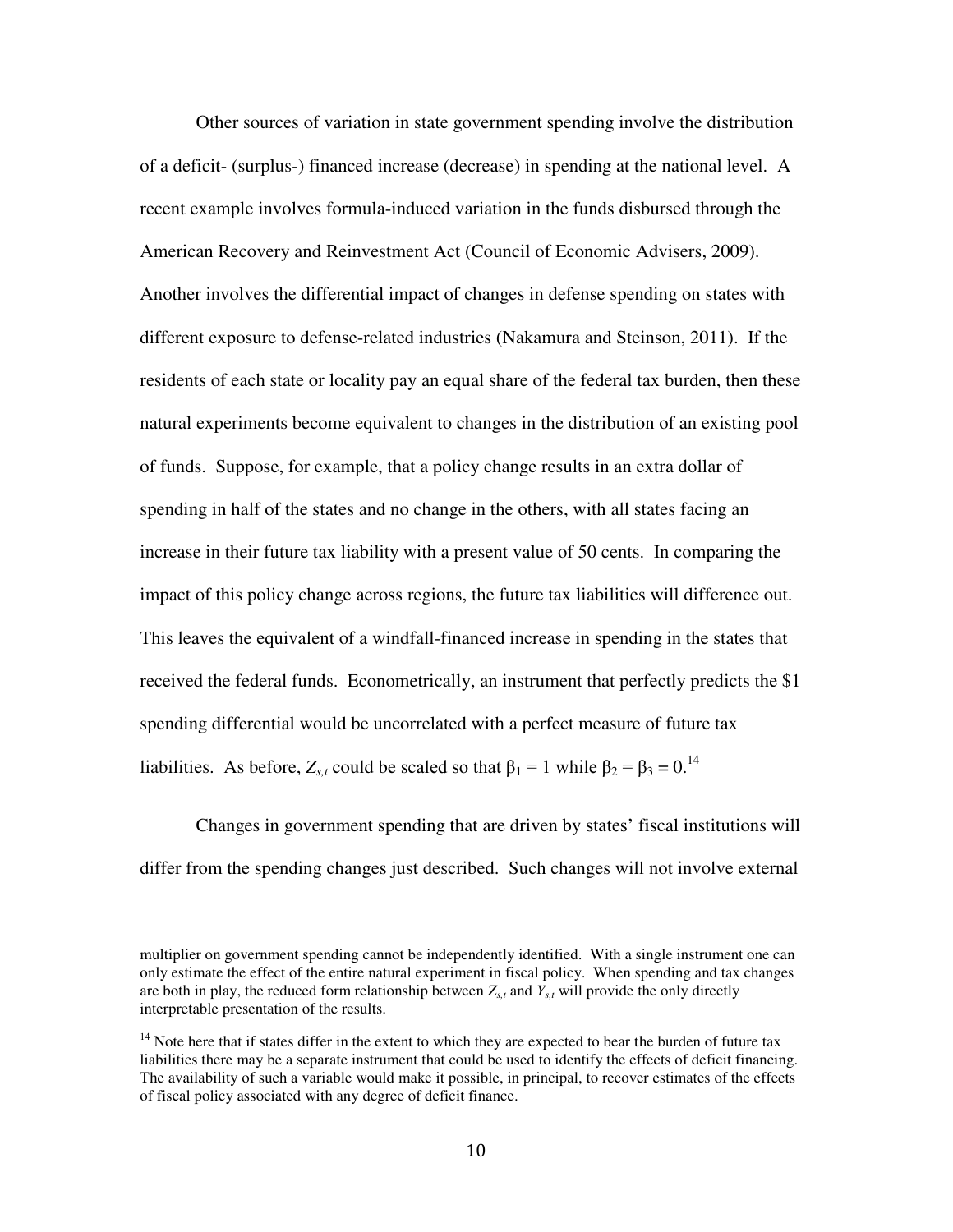sources of finance, so that any increase in spending (net of taxes) necessarily involves an increase in future liabilities. These institutions will not, in general, generate exogenous variation in the average level of government spending. They do, however, generate plausibly exogenous variation in how states respond to shocks. Budget rules, for example (as detailed below), dictate the pace at which states adjust in response to unexpected deficits. Similarly, savings devices like rainy day funds may generate differences in how states respond to the arrival of intergovernmental transfers.<sup>15</sup> In cases where fiscal institutions affect spending behavior without affecting revenue-raising behavior,  $Z_{s,t}$  could be scaled so that  $\beta_1 = \beta_3 = 1$  while  $\beta_2 = 0$ . This is precisely the natural experiment at the heart of stabilization policy. Distinguishing between this setting and settings where  $\beta_3 = 0$  is crucial for testing the importance of traditional Keynesian mechanisms relative to the considerations associated with Ricardian equivalence, which incorporates rational expectations of future tax liabilities (Barro, 1974).<sup>16</sup> Any crowd out of private consumption or investment that results from deficit financing is implicitly netted out when the financing burden is spread equally across the treatment and control groups.

#### **4. A Measure of Fiscal Shocks and its Relation to the Business Cycle**

 $\overline{a}$ 

We now work through our attempt to estimate a fiscal policy multiplier using variation induced by fiscal institutions. We begin in this section by describing the

<sup>&</sup>lt;sup>15</sup> Suppose, for example, that a federal stimulus policy involved \$10 billion transfers to each state and that states with rainy day funds save a greater share of these transfers than others. The difference in spending between the two sets of states would effectively be deficit financed; it would be associated with an equivalently-sized change in their future liabilities.

<sup>&</sup>lt;sup>16</sup> Considerations driven by rational expectations are incorporated into both real business cycle and new-Keynesian models as discussed by Cogan, Cwik, Taylor and Wieland (2009).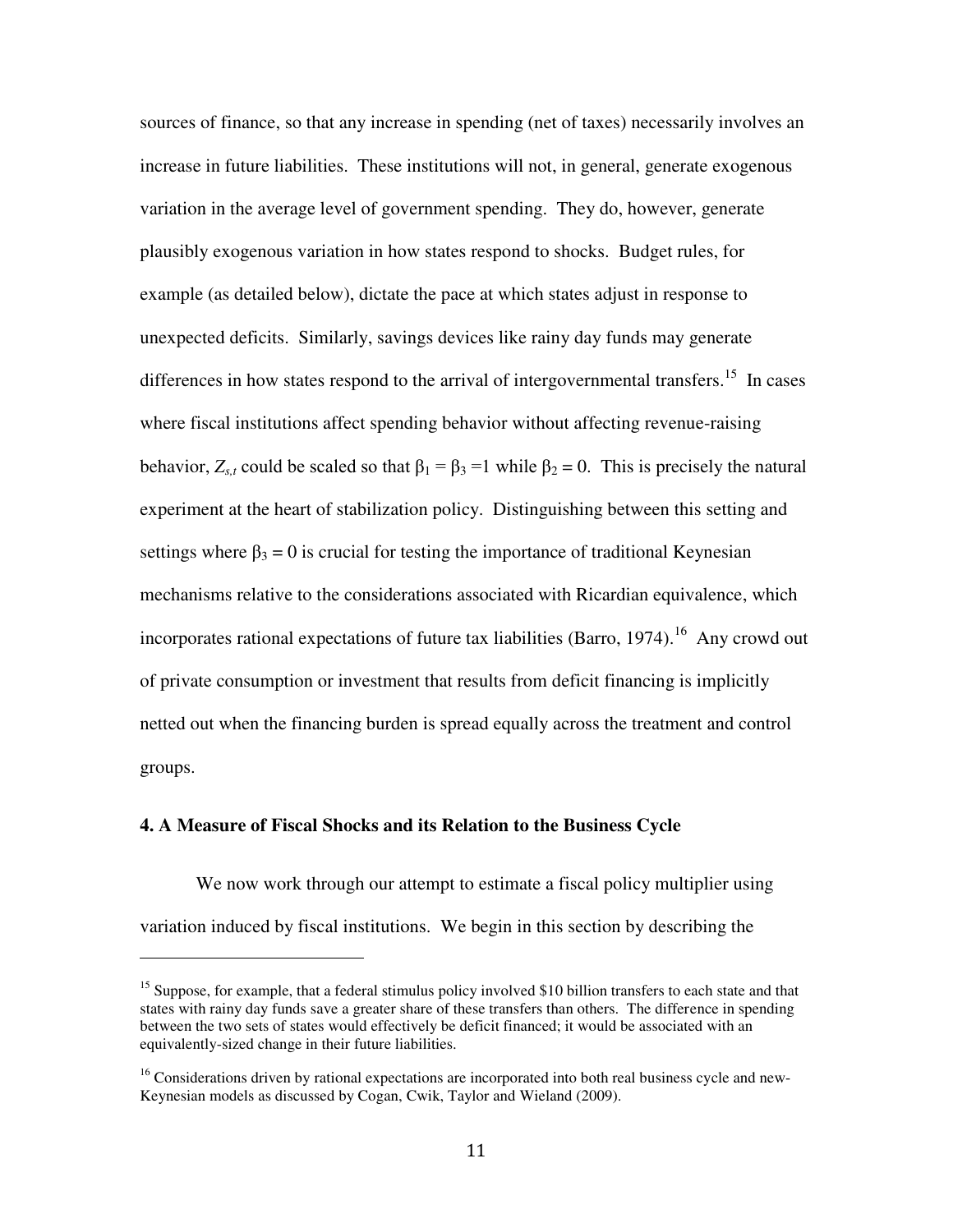construction of a measure of fiscal shocks and providing evidence on how these shocks relate to business cycles. In Section 5 we provide evidence on how differences in states' balanced budget requirements dictate the speed with which they respond to the shocks. Since we do not, in the end, conclude that the evidence justifies a strong stance regarding the size of the multiplier, we hold off on extensively detailing a variety of caveats that arise in the construction of the deficit shocks and the coding of the budget rules. Readers interested in further exploring such details or in using the deficit shock data should consult the online data appendix.

Following Poterba (1994), we quantify fiscal shocks using the difference between budget forecasts and realizations, which are expressed *without* mid-year adjustments as described below:

*Expenditure Shock*<sup>*t*</sup> = *Outlay<sub>CL</sub><sub>t</sub>* -  $\mathbf{E}_{t-1}$ (*Outlays*<sub>*t*</sub>)</sub>

*Revenue Shock*<sub>*t*</sub> = *Revenue*<sub>*CL*,*t*</sub> –  $\mathbf{E}_{t-1}$ (*Revenues*<sub>*t*</sub>).

The terms involving expectations are outlay and revenue forecasts, where the forecast is made at the end of the previous fiscal year. *OutlayCL,t* and *RevenueCL,t* are the *constantlaw* levels of outlays and revenues; they are what would prevail in the absence of midyear adjustments to the budget. The difference between these terms provides a true measure of expenditure and revenue shocks.<sup>17</sup> We cannot directly observe constant-law outlays and revenues. However, we can recover them by subtracting mid-year changes

 $17$  The use of constant-law measures is crucial because mid-year adjustments to outlays and revenues will tend to undo the appearance of fiscal shocks. Were mid-year adjustments to be complete, for example, realized deficits would always equal zero assuming all states enter the fiscal year expecting the budget to balance.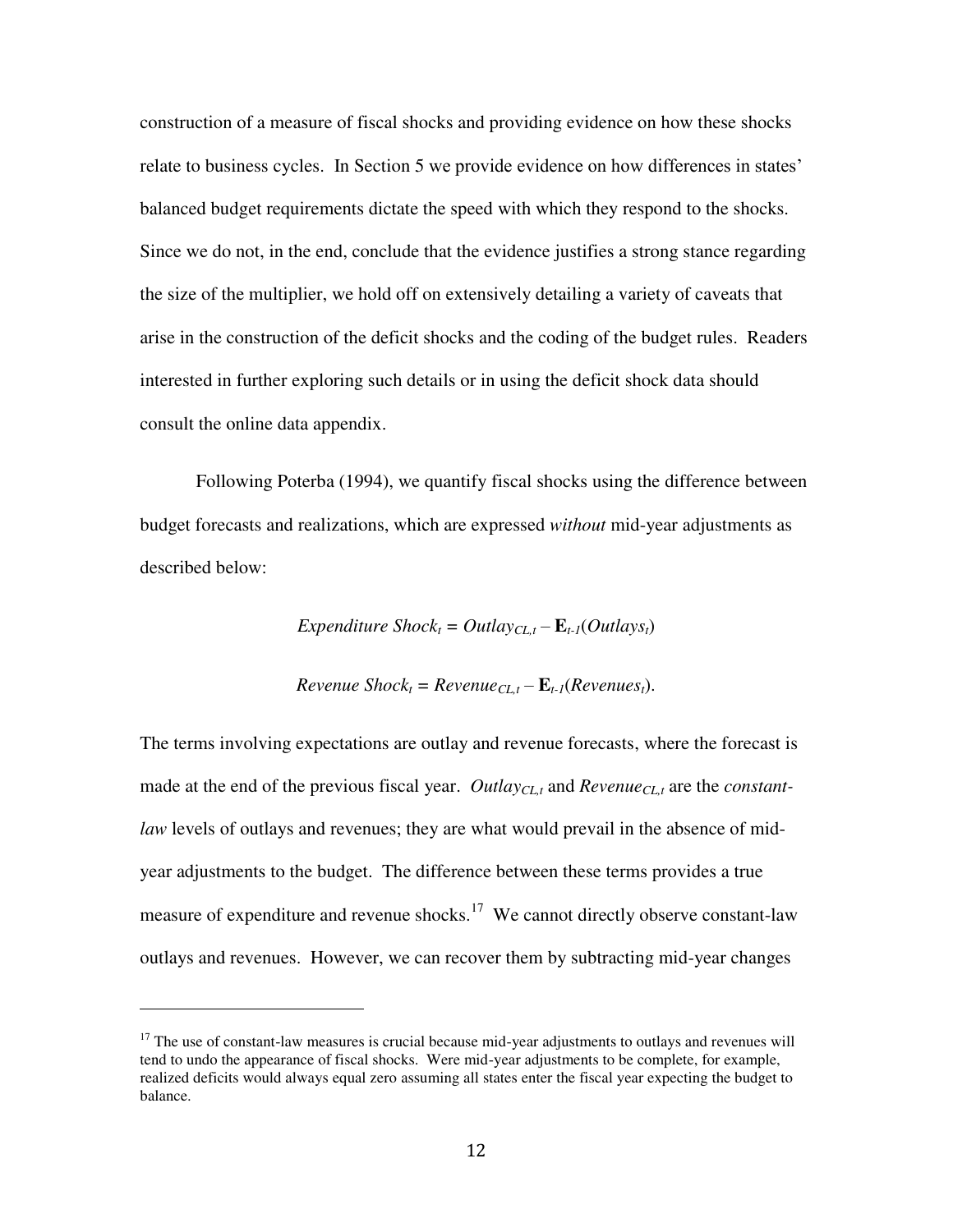(denoted as ∆*Outlays<sup>t</sup>* and ∆*Revenuet*) from the final outlay and revenue realizations for the fiscal year (*Outlays<sub>t</sub>* and *Revenue<sub>t</sub>*). We compute the total shock by combining the revenue and expenditure shocks to form:

*Deficit* 
$$
Shock_t = Expenditure
$$
  $Shock_t - Revenue$   $Shock_t$ .

Beginning in 1988, the National Association of State Budget Officers (NASBO) reports all the information required to construct these shocks in its semi-annual *Fiscal Survey of the States* series.

Three features of the deficit shock series are worth addressing immediately. First, its dependence on forecasts raises issues associated with forecast manipulation. Forecast manipulation may be a significant concern when fiscal stress is particularly severe (as during the recent financial crisis).<sup>18</sup> We investigated the importance of forecast manipulation by replacing the forecasts reported by NASBO with simple econometric forecasts based of state income, revenues, and expenditures from the previous fiscal year. This change in the forecast series has essentially no effect on the deficit shock measure.

Second, the deficit shocks' relationship with forecasts makes them much less persistent than the economic shocks with which they are associated. State forecasters appear to be taken by surprise during the year in which an economic shock occurs. In forecasts for future years, however, the economic shock is taken into account.

Third, the NASBO reports include mid-year spending cuts, but not mid-year spending increases. This reflects some combination of institutional realities and

 $18$  Rose and Smith (forthcoming) discuss a literature on the extent to which revenue forecast manipulation may be a more general phenomenon.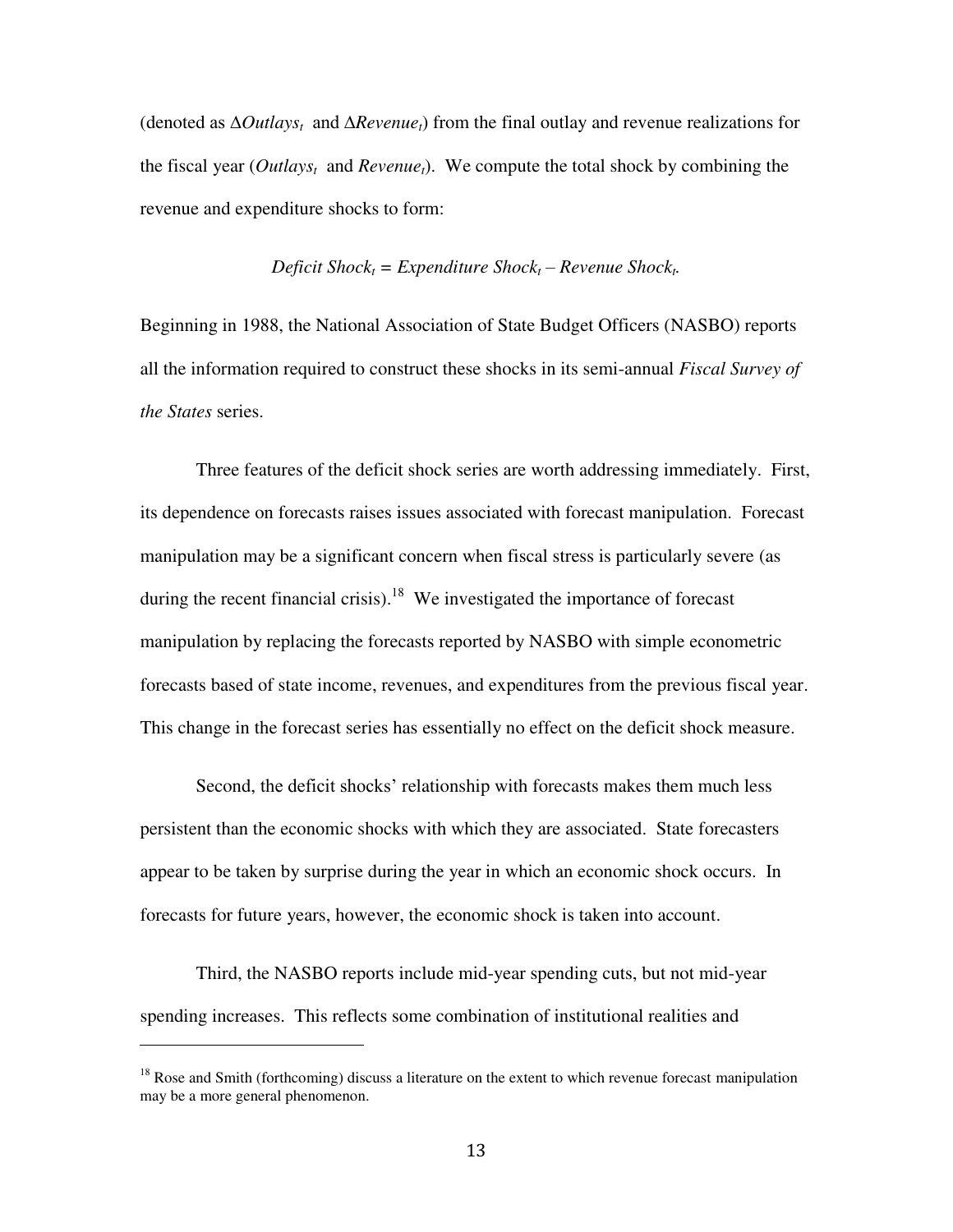measurement error. The rules for changing appropriations in response to adverse shocks differ from those for changing appropriations in response to favorable shocks. Increases in appropriations require legislation. In the face of unexpected deficits, however, many state governors are constitutionally empowered to impose budget cuts unilaterally. Hence while the variable is indeed right-censored, the degree to which this reflects measurement error is unclear. Measurement error only arises if legislatures appropriate additional spending outside of the usual appropriations cycle. In the context of the NASBO data for 1988 to 1992, Reuben (1993) investigates the implications of making standard econometric corrections for censored data. She finds that these corrections have little impact on estimates of state responses to fiscal shocks.

Figure 3 graphs national means (across the states) of deficit shocks and de-trended personal income per capita from 1988 to 2004. The figure shows that deficit shocks become large when an economy enters a recession. When de-trended personal income turns sharply downward, large, positive deficit shocks occur. Deficit shocks tended to be small and negative during the expansionary years of the mid- and late-1990s. As reported in Table 1, the adverse shocks experienced at the beginnings of recessions and the favorable shocks experienced during expansions result in a mean shock that is fairly close to 0. Because deficit shocks occur close to the peak of a state's business-cycle, they are negatively correlated with *changes* in personal income and positively correlated with the *level* of personal income.

#### **5. State Responses to Deficit Shocks During Two Recessions**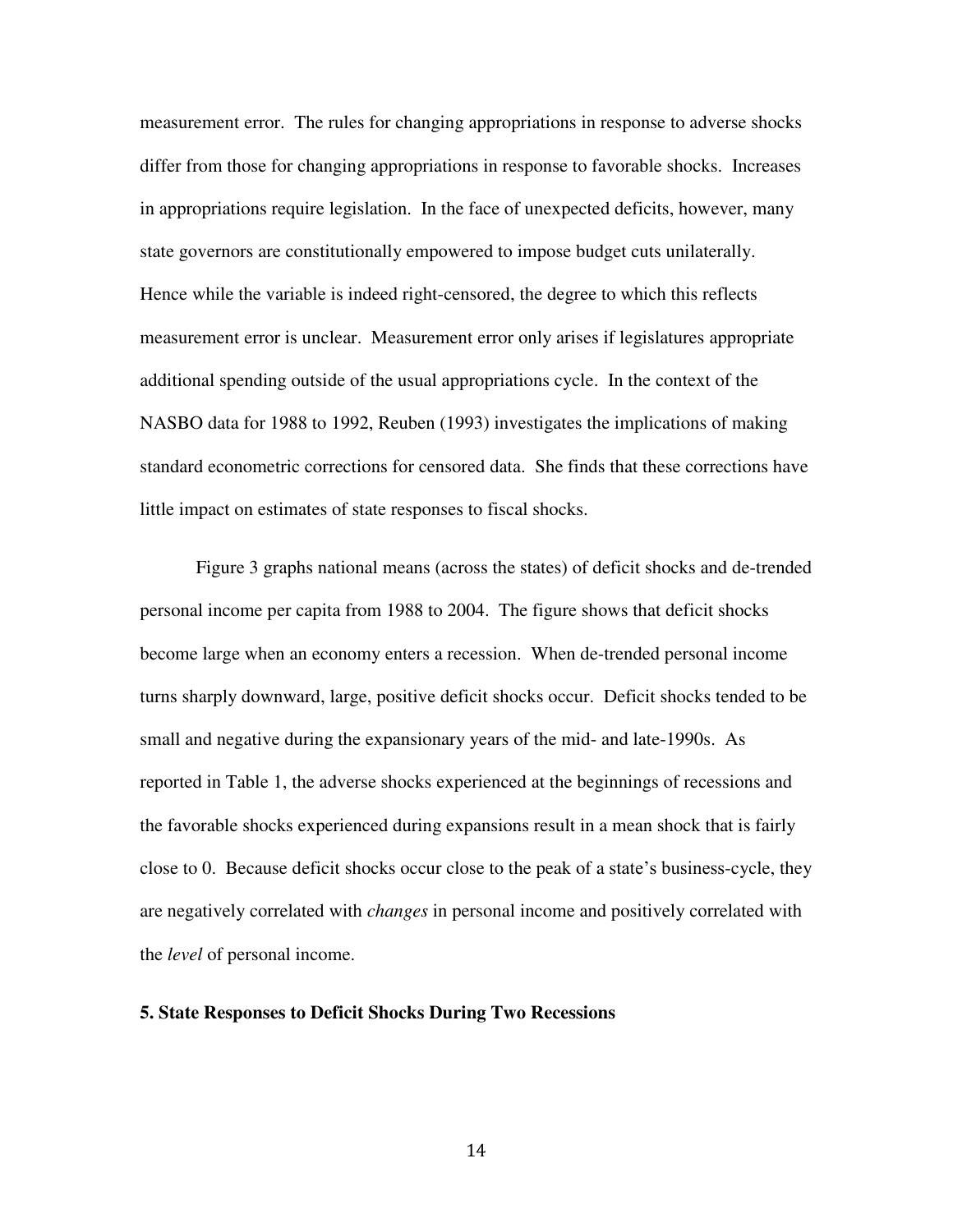In this section we analyze states' short-term responses to deficit shocks, focusing on the differential effect of budget rules with different degrees of stringency. We collect information on balanced budget requirements from a 1987 report by the Advisory Commission on Intergovernmental Relations (ACIR) and from various reports by the National Association of State Budget Officers (NASBO). Rules can be differentiated in large part on the basis of whether they affect the *enactment* or *execution* of a state's budget. An example of a rule that applies to the budget's *enactment* is a rule requiring the legislature to pass a balanced budget. Such a rule does not force states to respond quickly to deficits that emerge over the course of the fiscal year. It requires only that the budget be balanced (in expectation) in the following fiscal year, i.e., that  $E(G_{t+1})$  <  $E(T_{t+1})$ . Stricter rules apply more directly to the *execution* of the budget. The strictest rule (also known as the "No-Carry" rule) prohibits carrying deficits through the next budget cycle. This rule requires that if a deficit is incurred at time t, the budget for the following year must be such that  $\text{Deficit}_{t} + \text{E}(G_{t+1}) \leq \text{E}(T_{t+1}).^{19}$ 

 The fiscal behavior of interest takes the form of mid-year tax increases and spending reductions that work to narrow unexpected deficits as they emerge. Since timing is central to this application, we follow Poterba (1994) in restricting our sample to a subset of 27 states with annual budgetary cycles and annual legislative cycles. We save

 $19$  Past research has explored some of the consequences of these rules. Notable studies include work by Poterba (1997) and Bohn and Inman (1996), who examine the impact of different requirements on a broad range of budgetary outcomes. Highlights also include Poterba and Reuben (2001) and Lowry and Alt (2001), whose work addresses the nexus between balanced budget requirements, state fiscal behavior, and interest rates on general-obligation debt. These studies confirm empirically that requirements which apply to the budget's execution have greater impact than those that apply only to the budget's enactment. Strict budget rules are associated with lower spending levels, modestly greater accumulation of surpluses in budget stabilization funds, and faster adjustment in response to fiscal shocks.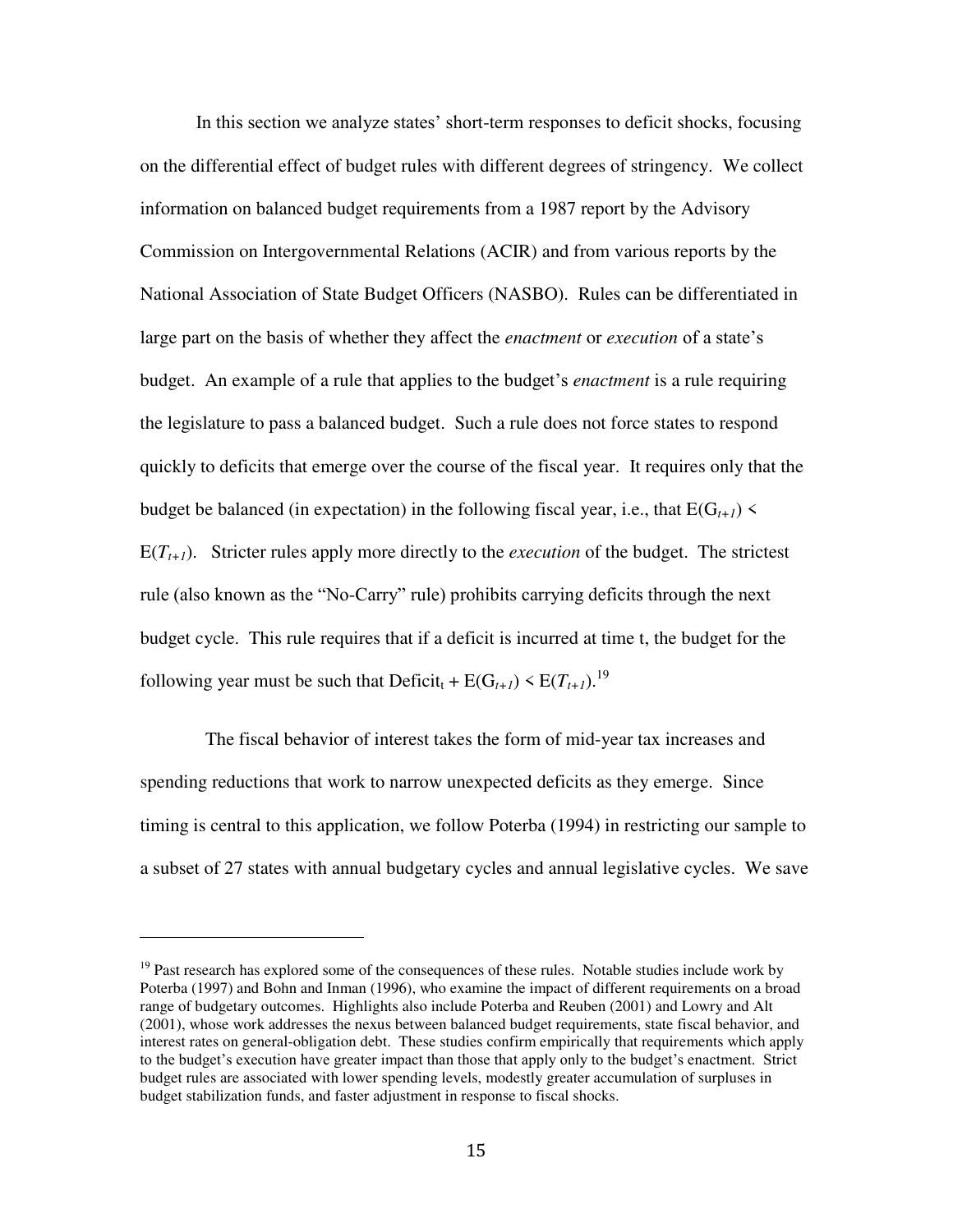a detailed discussion of differences in the responses of states with alternative budgetary and legislative arrangements for the online data appendix.

We generate our measure of budget rules using a 1 to 10 index produced by the ACIR (1987). We designate the 8 states with scores less than 7 as "weak-rule" states. This is the cutoff associated with the relatively crucial distinction between states with and without a rule that approximates the No-Carry rule. We consider a further sub-division of the weak-rule states into states with rules of weak- and medium-stringency.<sup>20</sup> Table 2 provides a breakdown of the states in each classification.<sup>21</sup> Table 1 reports summary statistics (separately for states with weak and strong rules) for the fiscal variables analyzed in the current section as well as for additional economic and demographic characteristics. The most striking demographic and economic differences between the groups is that weak-rule states tend to be large, highly populous, and have high incomes. They also, perhaps tellingly, include several of the states facing the worst budget crises during and after the recent recession.

We look to states' mid-year spending cuts and tax increases (∆*Outlays<sup>t</sup>* and ∆*Revenuet*), in particular to the extent that they are driven by differences in states'

 $^{20}$  In addition to the ACIR and NASBO classifications of budget rules, a classification can also be found in a 1993 report by GAO. Differences between these classification systems are the subject of an exchange between Levinson (1998, 2007) and Krol and Svorny (2006). An alternative classification scheme, based on direct readings of statutes and constitutions across states, has also been recently produced by Hou and Smith (2006). The literature points towards the notion that state political culture may ultimately be as important as the actual content of the requirements themselves (NCSL, 2010). We focus on the ACIR classification system because of its power for predicting state's mid-year budget cuts. This is another case in which we would devote more time and space to robustness analysis if we were ultimately pushing a particular estimate of the multiplier on state government spending. Given that we have not settled on an estimate of the multiplier, however, we note only that robustness analyses along these lines, coupled with a compelling justification for the baseline specification, are crucial components of analyses that rely on particular schemes for classifying budget rules.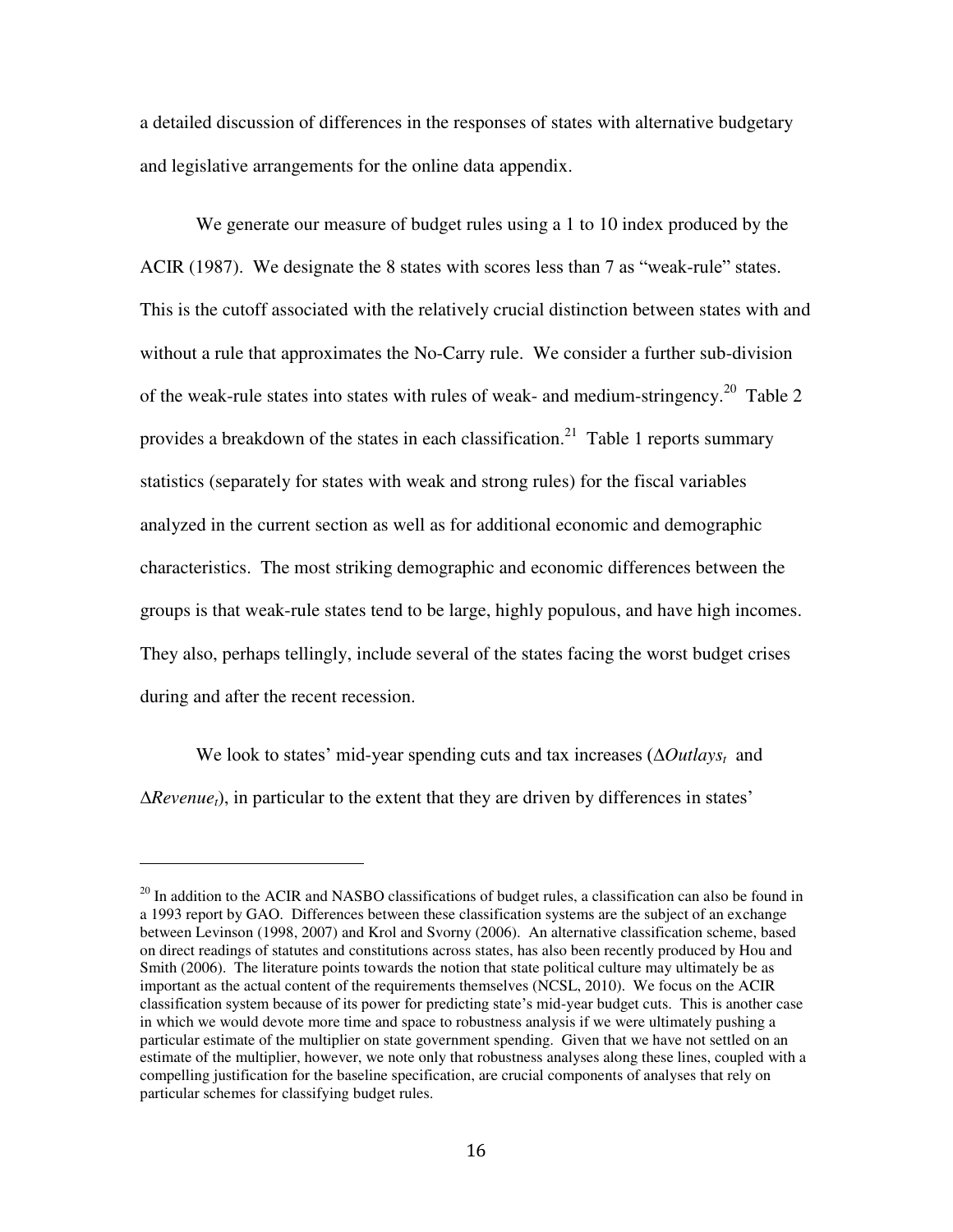balanced budget requirements, as potential sources of variation of the sort described in equations (1) and (2). This leads us to estimate equations (4) and (5), which are similar to specifications implemented by Poterba (1994):

$$
\Delta\text{Outlay}_{{s}_{s,t}} = \beta_1 \text{weakBBR}_s \text{Defshock}_{s,t} + \beta_2 \text{Defshock}_{s,t} + \delta_s + \delta_t + \text{trend}_t * \delta_s + \varepsilon_{s,t} \tag{4}
$$

$$
\Delta \text{Re} \, v \, enue_{s,t} = \gamma_1 \, weakBBR_s \, Defshock_{s,t} + \gamma_2 \, Defshock_{s,t} + \alpha_s + \alpha_t + trend_t * \alpha_s + \mu_{s,t}.\tag{5}
$$

In terms of the econometric framework laid out in section 3, the interaction between the deficit shock and the indicator for weak budget rules, *weakBBR*<sub>*s</sub>Defshock*<sub>*s*,*t*</sub>, is the</sub> instrument, *Zs,t*, while the main effect of the deficit shock is an essential element of the vector of control variables, *Xs,t*. The reason for this will become clear in section 6 when we discuss the intuition behind the key identifying assumption associated with multiplier estimation. In the empirical implementation, we split the deficit shocks into distinct variables for their positive and negative values. Budget rules only have binding implications in the face of positive (i.e., adverse) deficit shocks, so that the relevant instrument is  $weakBBR<sub>s</sub>$ *Defshock*<sub>*s*,*t*</sub>  $*1$ <sub>{*Defshock*>0}</sub>.

Tables 3 and 4 present results describing the behavior of state governments in the face of unexpected fiscal shocks from 1988 through 2004. Table 3 presents results using several categorizations of states on the basis of their balanced budget requirements. Columns 1 and 2 report results for mid-year budget cuts and mid-year tax increases, respectively, with all 27 states in the sample grouped together. These results show that states do little in response to negative deficit shocks while enacting fairly significant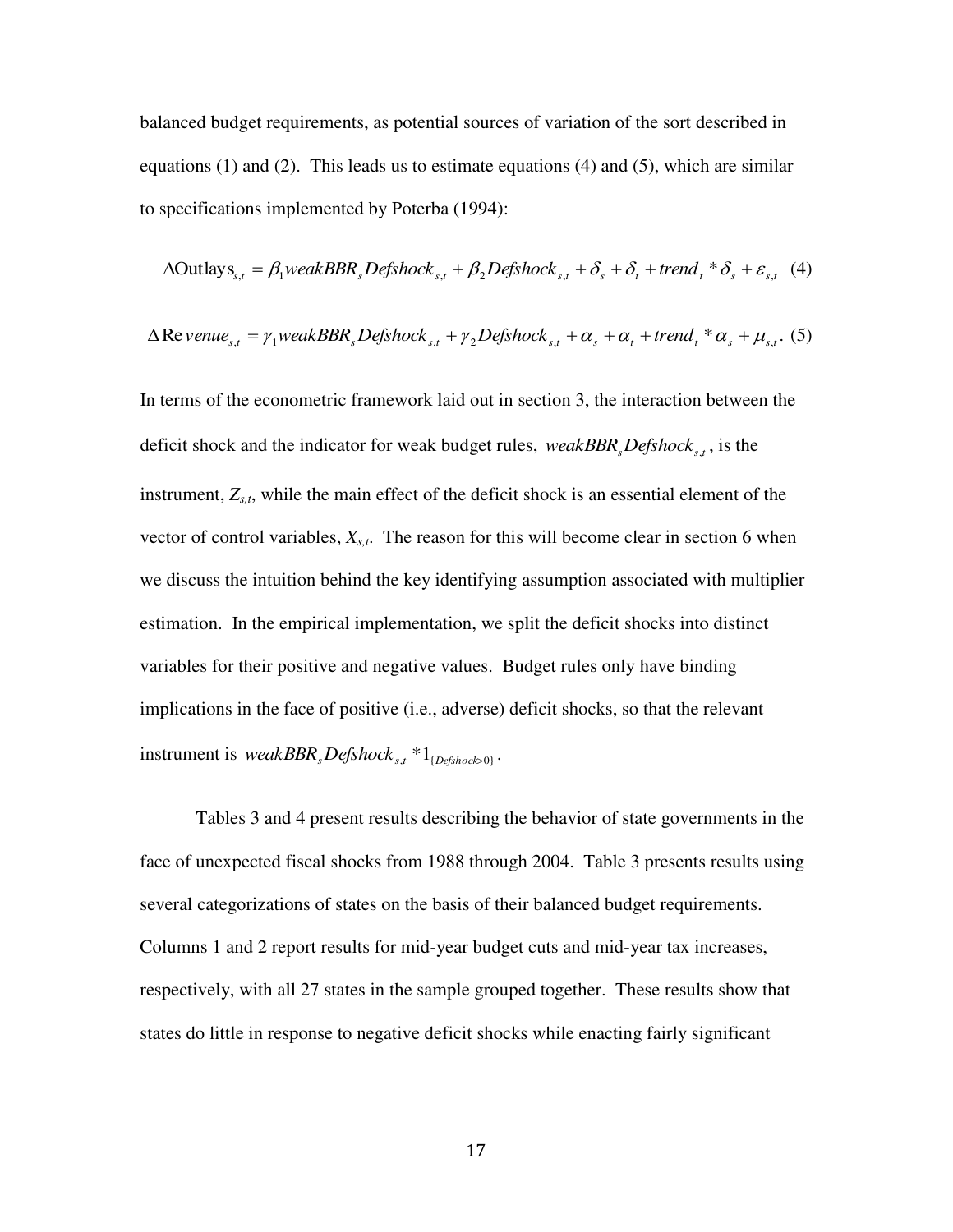budget cuts and tax increases in response to positive deficit shocks.<sup>22</sup> The budget cuts average 28 cents per dollar of deficit shock (estimated with a standard error of 6 cents) while the tax increases average 7.5 cents per dollar of deficit shock (estimated with a standard error of 2.3 cents). The estimated tax increases are for the calendar year during which the shock occurs. Since mid-year tax increases will tend, in general, to be in effect for fewer than 6 months out of the current fiscal year, the current-year collections can be much smaller than the new collections scheduled for the following fiscal year.

Columns 3 through 6 of Table 3 divide states into classification by strong and weak budget rules (columns 3 and 4) and by strong, medium, and weak budget rules (columns 5 and 6). These columns show that the mid-year budget cuts are concentrated in states with relatively strict balanced budget requirements. While strong-rule states enact an average of 38 cents in budget cuts per dollar of deficit shock, weak-rule states enact an average of 12 cents in such cuts. The standard error on the 26 cent differential is 6 cents, making the difference highly significant statistically. The strong, medium, and weak classification yields quite similar results. $^{23}$ 

The budget rules turn out not to predict mid-year tax increases to a degree that could be regarded as either economically or statistically significant. This result is crucial for characterizing the proposed natural experiment in fiscal policy (as discussed in

 $22$  The absence of a mid-year spending response to negative deficit shocks may be driven by the fact that NASBO only reports mid-year spending cuts, and not mid-year spending increases. As discussed in Section 4, this may largely reflect institutional realities rather than measurement error. Outside of the normal legislative cycle, it is more difficult for appropriations to be increased than for them to be rescinded.

 $23$  These results are quite consistent with results from Poterba (1994). Other results, which we do not report, are also broadly consistent with Poterba's findings. This includes the finding that states with relatively large balances in their stabilization funds enact less in the way of mid-year spending reductions per dollar of deficit shock.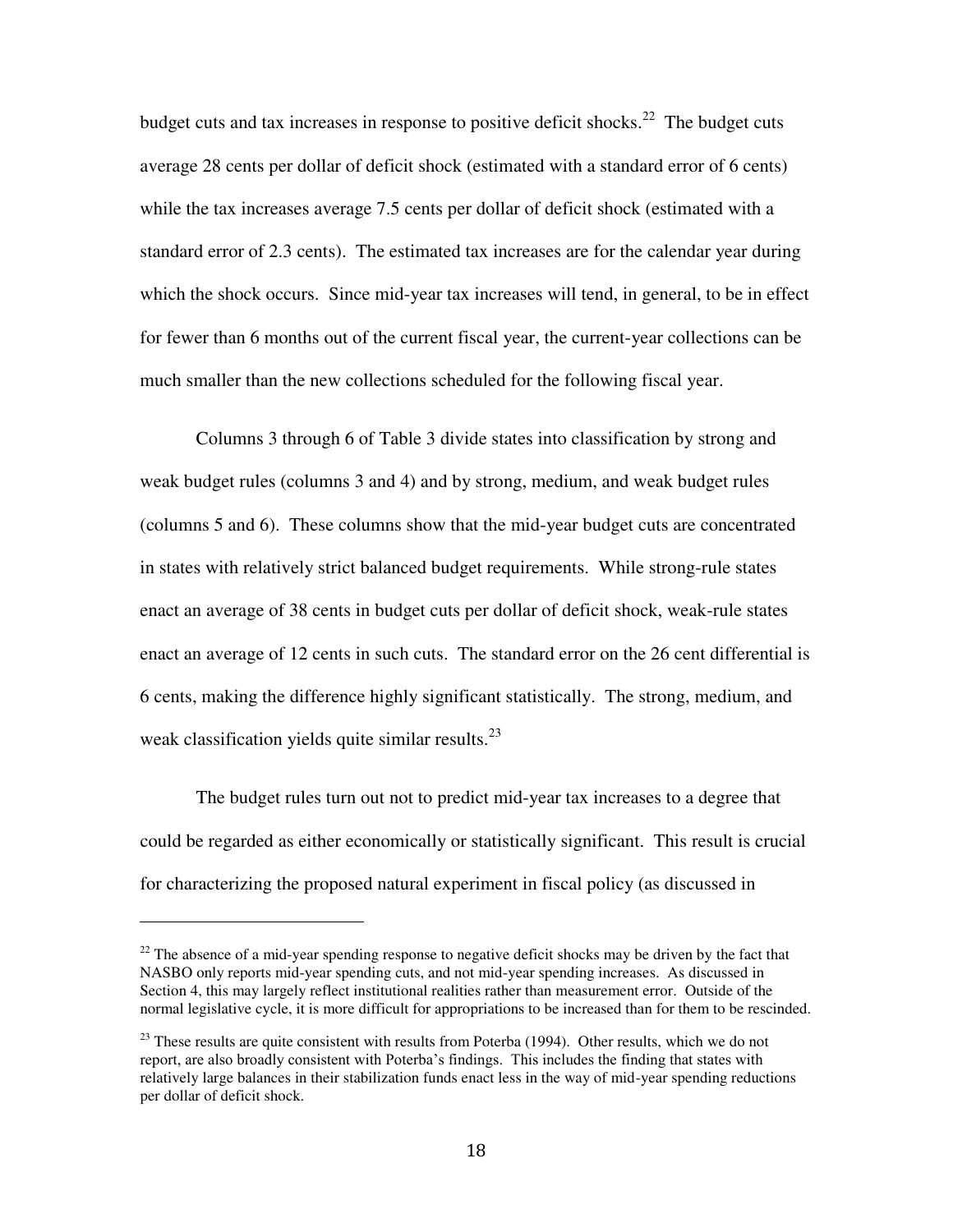section 3). The result implies that the interaction between budget rules and deficit shocks can be viewed as isolating a shock to spending that is deficit financed, with no current change in tax revenues.

Table 4 breaks the sample down into groups of years, with 1988-1994 representing an initial period during which states experienced significant fiscal stress, 1995-2000 representing an expansionary period during which states experienced few positive deficit shocks, and 2001-2004 representing a second period of fiscal stress. State behavior during the two periods of fiscal stress is broadly similar. The principal difference is that states enacted less in the way of mid-year tax increases during the 2001- 2004 period of stress (on the order of 6.6 cents per dollar of deficit shock versus 14.6 cents during the earlier period).

Differences between the expansionary period and the two periods of stress are striking. Deficit shocks are generally un-predictive of state governments' mid-year actions during the 1995-2000 expansion. None of the estimates for this period are statistically significant and the interaction between budget rules and positive deficit shocks yields an economically large, wrong signed, and highly imprecise coefficient in the regression involving mid-year outlay changes. The imprecision is driven in large part by the fact that there are very few observations involving positive deficit shocks in states with weak budget rules during this period. These were also years when states were more likely to have surpluses left over from prior years, making it possible for them to balance their budgets with smaller mid-year spending reductions and tax increases. The measurement of deficit shocks may also be more error prone during expansionary years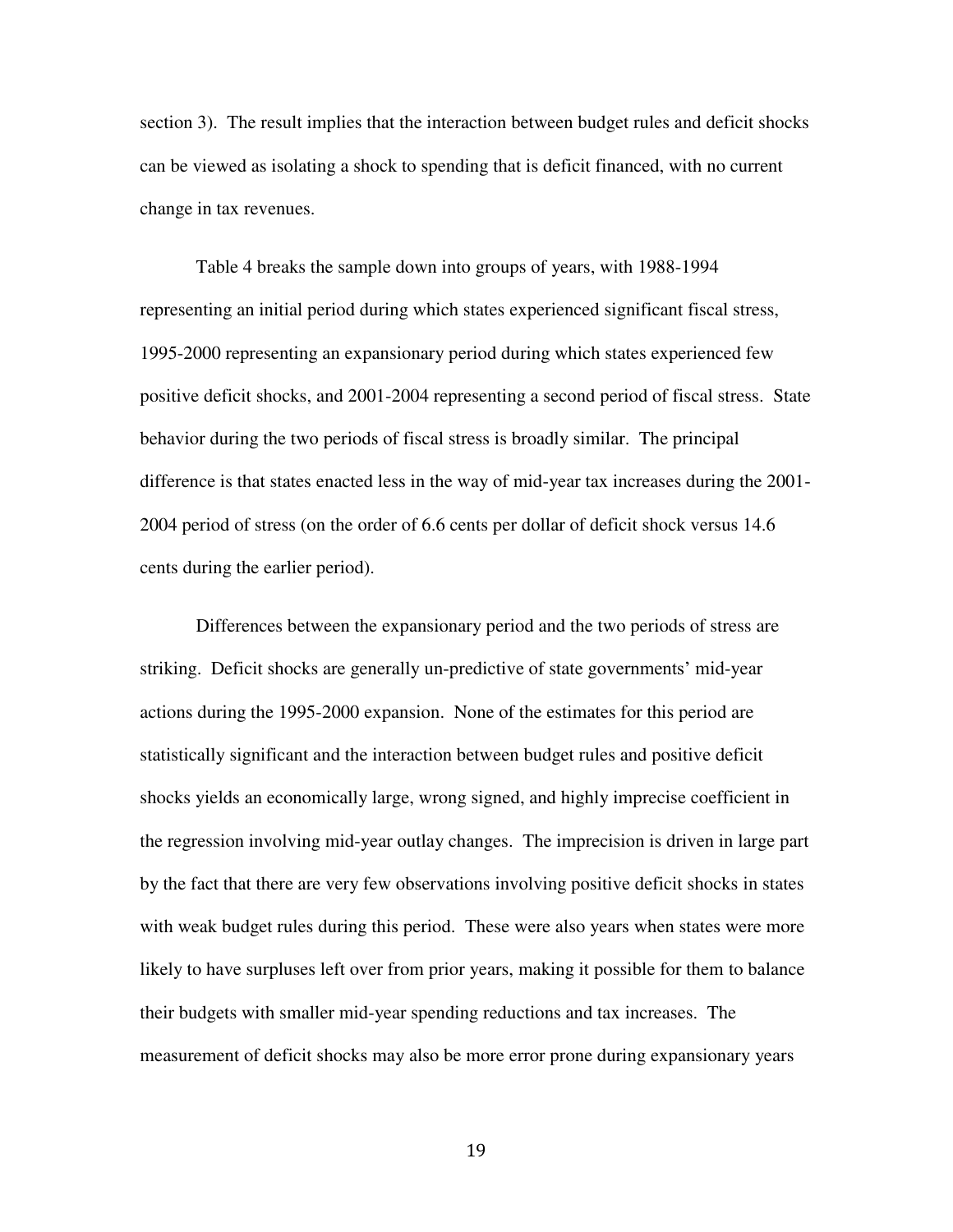due to the absence of reporting on mid-year spending increases.<sup>24</sup> For some combination of these reasons, we observe that the budget rules lack predictive power during the expansionary period. Consequently, we focus solely on the periods of fiscal stress in our effort to estimate the effects of state budget cuts on state economies.

The absence of predictive power during expansions need not pose a problem for efforts to estimate the effect of government spending "on impact" during recessions. However, it does raise problems for efforts to estimate multipliers in models with lag structures. The absence of a clean, extended time series is not conducive to efforts to account for complex dynamics.

#### **6. Budget Rules as a Source of Variation for Estimating Fiscal Policy Multipliers**

We now explore the prospects for using equation (4) as the first stage in an instrumental variables strategy for estimating the effects of budget cuts on economic outcomes. The estimating framework is summarized below:

$$
\hat{G}_{s,t} = \beta_1 weakBBR_sDefshock_{s,t} + \beta_2 Defshock_{s,t} + \delta_s + \delta_t + trend_t * \delta_s
$$

$$
Y_{s,t} = \gamma_1 \hat{G}_{s,t} + \gamma_2 Defshock_{s,t} + \alpha_s + \alpha_t + trend_t * \alpha_s + \varepsilon_{s,t},
$$

where  $G_{s,t}$  represents the mid-year outlay changes from section 5 and where, again as in section 5, the specifications are estimated with distinct variables for the positive and negative values of the deficit shocks. Before presenting the estimates we devote the next

 $^{24}$  As discussed in an earlier footnote, the absence of reporting on mid-year spending increases may reflect the fact that, institutionally, increases in appropriations require legislation and are hence unlikely to be occur outside of the normal budgetary process.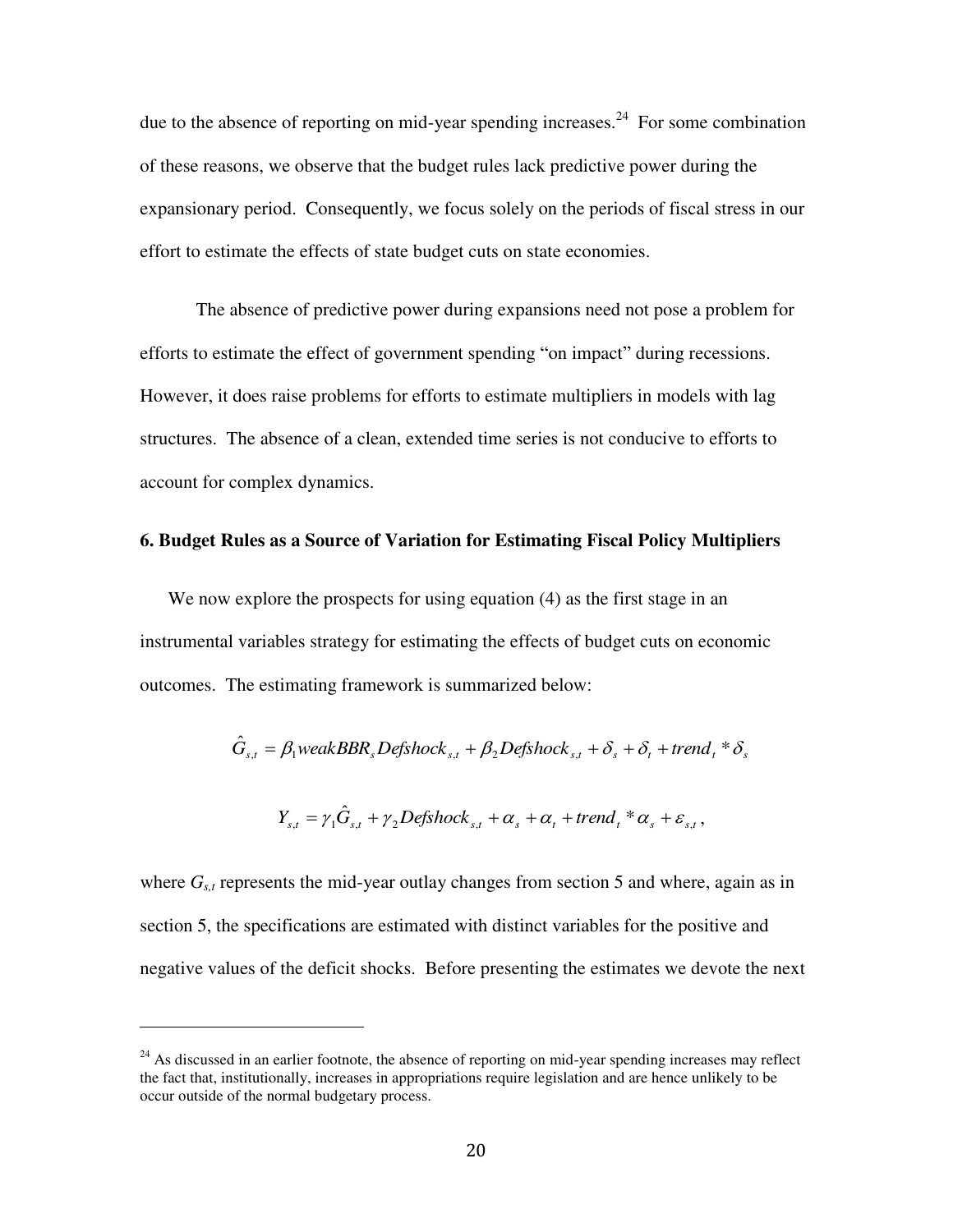sub-section to describing the economic intuition behind the key identifying assumption. We also discuss the principal threat to that assumption in detail.

#### *Identification*

The key identifying assumption, often called the exclusion or orthogonality restriction, can be written as follows:

$$
E(weakBBRs * Defshocks,t * \varepsilons,t) = 0.
$$

In short, the excluded instrument, *weakBBR<sub>s</sub>Defshock*<sub>*s*,*t*</sub>, must be uncorrelated with the second stage error term.

Noting that *weakBBR<sup>s</sup>* is binary, we can re-write this condition in two pieces:

$$
(1 - p_{\text{weakBBR}}) * E(\text{weakBBR}_s * \text{Defshock}_{s,t} * \varepsilon_{s,t} | \text{weakBBR}_s = 0)
$$
  
+ 
$$
p_{\text{weakBBR}} * E(\text{weakBBR}_s * \text{Defshock}_{s,t} * \varepsilon_{s,t} | \text{weakBBR}_s = 1) = 0,
$$

where  $p_{weakBBR}$  is the probability that a state has weak budget rules. The first piece of this expression automatically equals 0 since it is the piece for which *weakBBRs* always equals 0. Hence we are left with

$$
p_{\text{weakBBR}} * E(\text{weakBBR}_s * \text{Defshock}_{s,t} * \varepsilon_{s,t} | \text{weakBBR}_s = 1) = 0
$$

as the exclusion restriction, with *weakBBR<sup>s</sup>* always equal to one. Since we include the main effect of the deficit shock in our regressions, it follows from the properties of ordinary least squares that  $E(\text{Defshock}_{s,t} * \varepsilon_{s,t}) = 0$ . Consequently, we can write that if E(Defshock<sub>s,t</sub>  $* \varepsilon_{s,t}$ ) = E(Defshock<sub>s,t</sub>  $* \varepsilon_{s,t}$  | weakBBR<sub>s</sub> = 1), then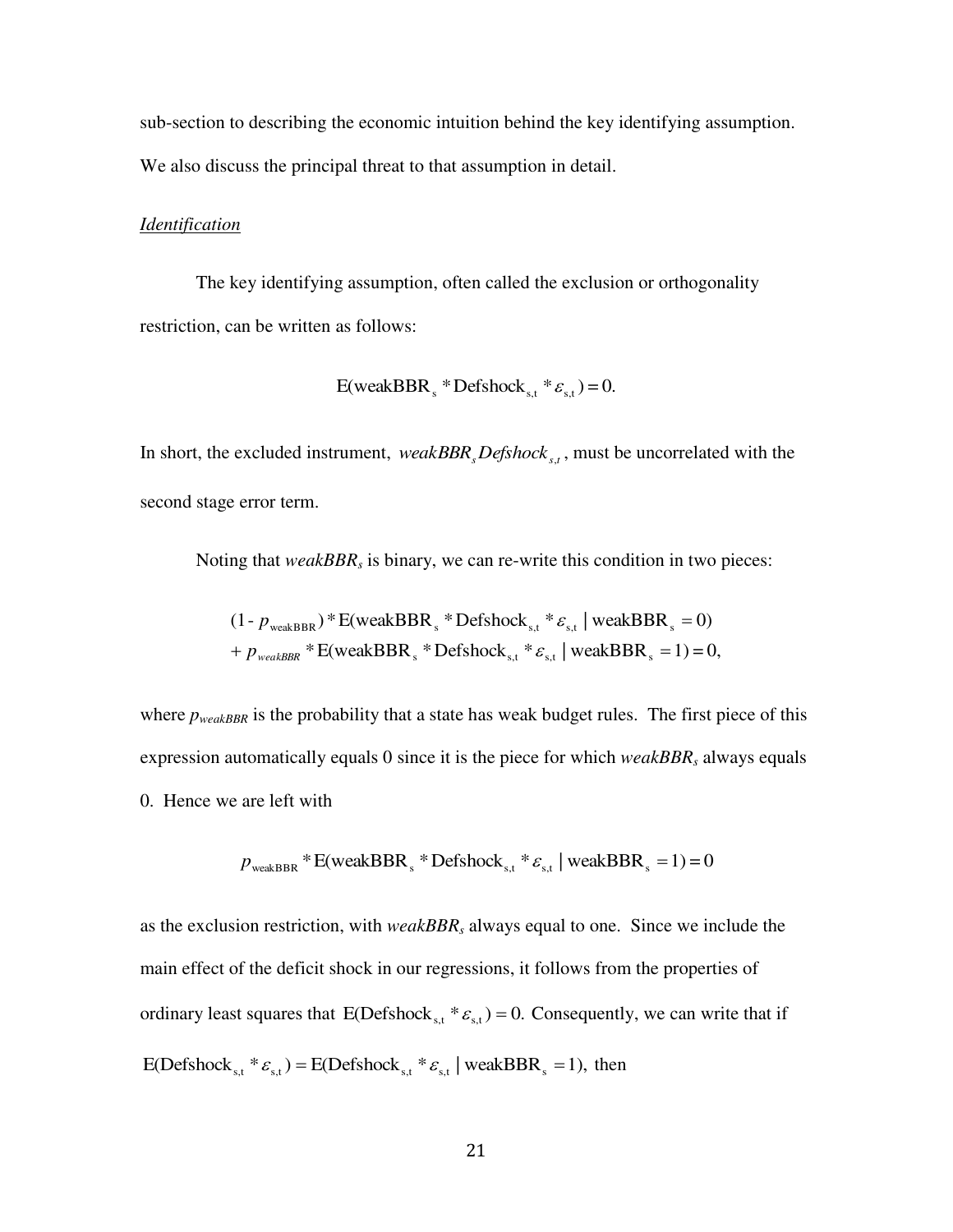E(Defshock<sub>s,t</sub>  $* \varepsilon_{s,t}$  | weakBBR<sub>s</sub> = 1) = 0. In words, the restriction is satisfied if the unconditional expectation of the deficit shock times the second stage error equals that same expectation conditional on a state having weak budget rules. We interpret this as requiring that the deficit shock variables have similar economic content in weak- and strong-rule states.

The primary threat to this condition stems from differences in the revenue bases utilized across states. Revenue bases with different elasticities (with respect to economic conditions) can lead a given economic shock to result in deficit shocks that differ across states. As reported in Table 1, taxation accounts for 55 percent of general revenues in weak-rule states and 51 percent in strict-rule states, with personal income tax revenue accounting for the entire difference. Strong-rule states make up this difference through a combination of charges, fees, intergovernmental transfers, and other miscellaneous revenues. This raises concern because personal income taxes tend to be more volatile than other revenue sources. Consequently, an economic shock of a given size may, all else equal, result in a relatively large deficit shock in the weak-rule states. If true, this would upwardly bias our multiplier estimates. Conditional on their deficit shocks, weakrule states would have better performing economies than strong-rule states for reasons unrelated to their budget cuts.

We explore two ways of investigating and attempting to account for bias that may result from this difference in revenue bases. First, we directly allow the relationship between deficit shocks and income to vary with the share of revenues raised through taxation. We do this by controlling for an interaction between the tax share and the main effects of the deficit shock variables. Second, we explore the precise timing with which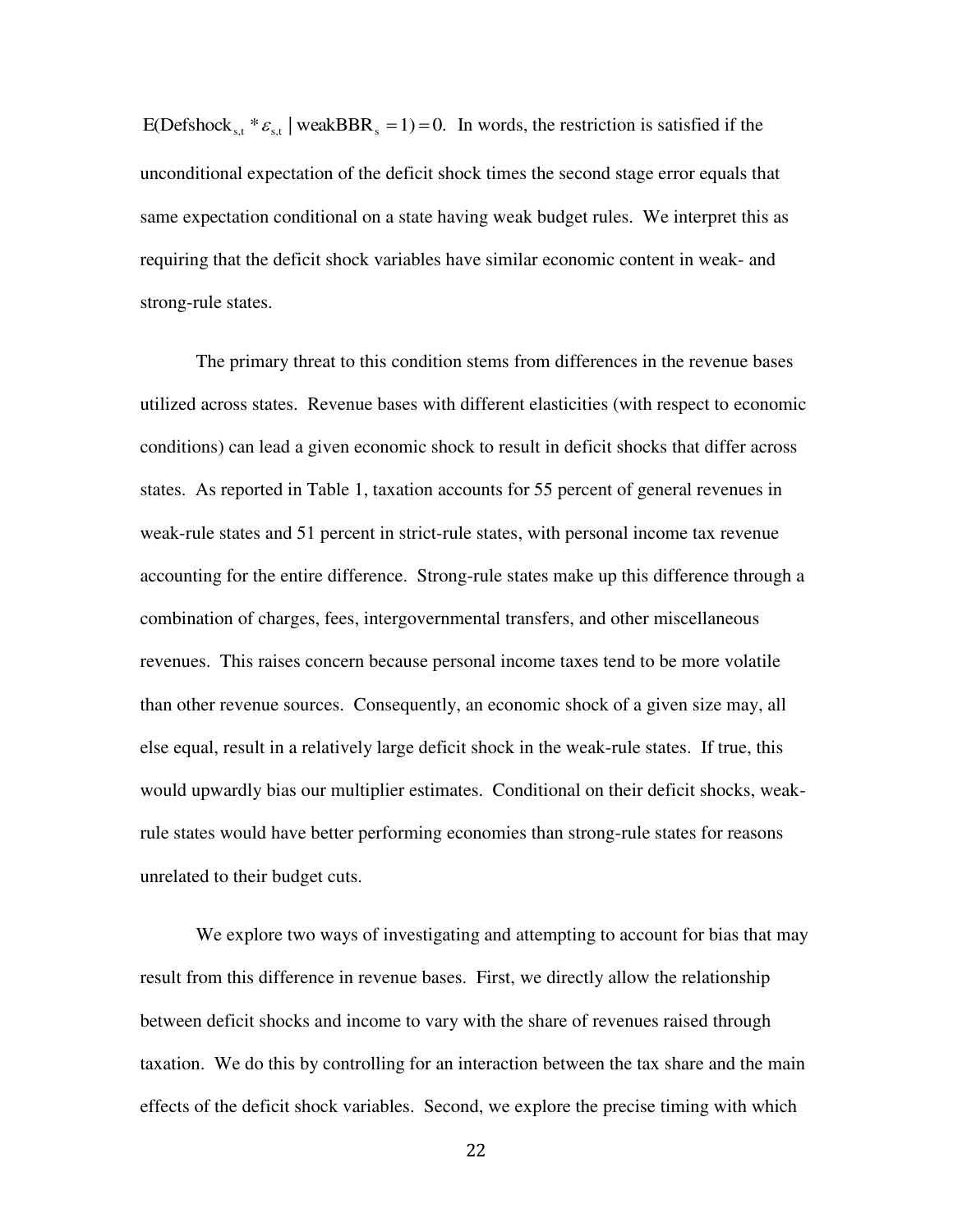our initial estimates of the effect of mid-year outlay changes on income arrive. If the avoidance of mid-year budget cuts is truly improving a state's economic performance, the improvement should arrive during the latter half of the fiscal year. It is only during this latter portion of the year that the fiscal policies of states with different balanced budget requirements would diverge.<sup>25</sup>

The evidence presented below suggests that weak-rule states have better economic performance than strong-rule states in the first quarter of the fiscal years in which shocks occur. This is consistent with the concern that there is, in fact, a difference between the economic content of deficit shocks in the two types of states. We attempt to account for this by controlling directly for the performance of the economy during the first quarter of the fiscal year. The inclusion of this control substantially reduces the size of the estimated multipliers. Unfortunately, a lack of precision makes it difficult to convincingly distill a "best estimate" of the multiplier from this collection of specifications. Low precision and instability across specifications lead us to conclude that this particular strategy for using fiscal institutions to estimate fiscal policy multipliers is unsatisfactory.

#### *Results*

 $^{25}$  In some settings the anticipation of a change in fiscal policy may lead a response to occur before the fiscal policy actually arrives. Such anticipation effects do not seem particularly plausible in this instance for two reasons. First, to the extent that these deficit shocks are genuinely unexpected, the anticipation effect would have to occur remarkably quickly between early-year recognition of the shock and mid-year implementation of the budget cuts. Second, the limited available evidence suggests that the fiscal policies of weak- and strong-rule states do not differ for long. Weak-rule states appear to pay down their unexpected deficits within as few as two years. Anticipation of the avoidance of budget cuts during the year of the shock would thus have to be coupled with a failure to anticipate the deficit-reducing budget cuts of the following years. In our setting, plausible explanations of the multiplier must rely primarily on the potential contemporaneous effects of government spending (which could include shifts in consumption due to the relaxation of liquidity constraints and various channels through which government spending might crowd in or crowd out contemporary private activity).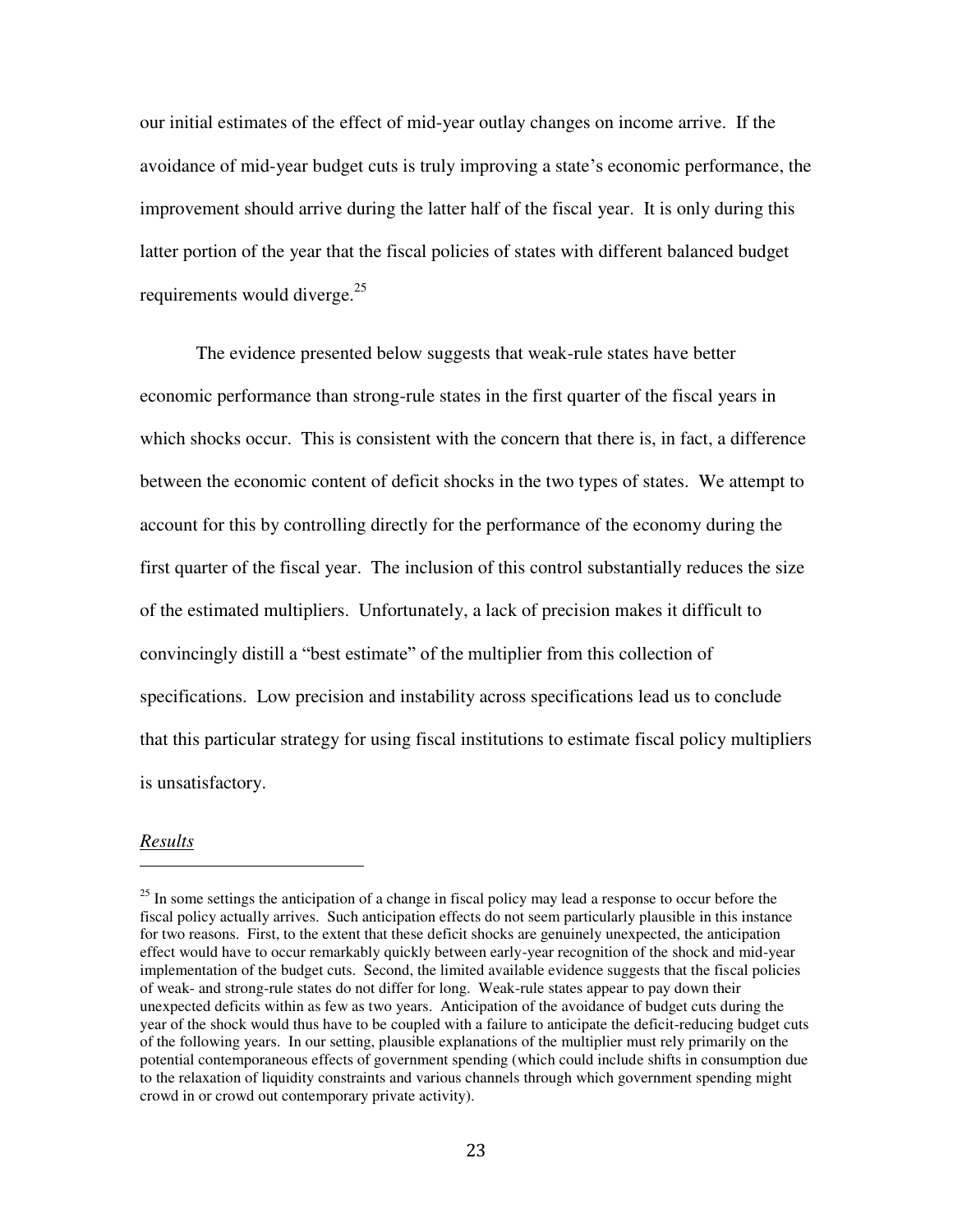Table 5 presents the most basic set of second stage results. We present results separately for the 1988-1994 (columns 1 and 2) and the 2001-2004 (columns 3 and 4) periods of fiscal stress. For each period we show results both with (columns 1 and 3) and without (columns 2 and 4) the inclusion of state-specific trends. In both periods, the results with state-specific trends imply relatively large multipliers while the results without trends imply multipliers much closer to, or even below, one. None of the results are very precisely estimated.

In results not reported, we found that the coefficients in Table 5 are robust to changes in the specification of the instruments (e.g., to only using the interaction between *positive* deficit shocks as an instrument or to dividing the budget rules into the weak, medium, and strong classification), to the use of Limited Information Maximum Likelihood estimation rather than Two Stage Least Squares estimation, and to an expansion of the sample that incorporates states with biennial budget cycles and annual legislative cycles. We also obtain similar results (with the benefit of less sensitivity to the exclusion of fixed effects and trends) when we run each state's personal income series through the Hodrick-Prescott filter prior to estimation. In the reported results we focus on dimensions of the robustness analysis that highlight problems with the estimation strategy.

 Table 6 presents results from specifications in which we include controls for interactions between the share of a state's general revenues that come from taxation and the measures of deficit shocks. This specification allows the relationship between deficit shocks and income to vary with the tax share, which would be expected given that taxes exhibit greater volatility than other sources of revenue. The inclusion of these controls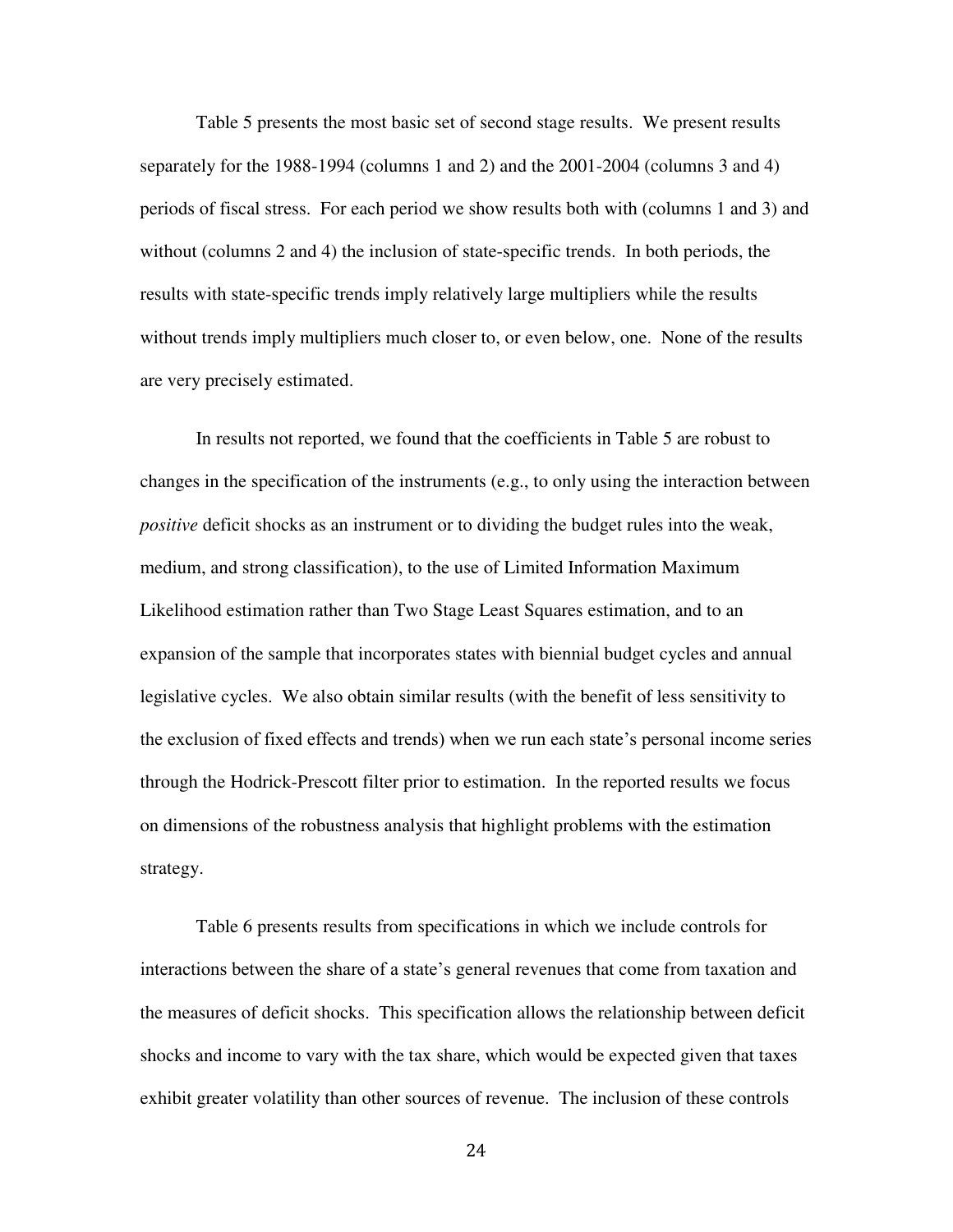decreases the size of the multiplier estimated for the 1988-1994 period while increasing the size of the multiplier estimated for the 2001-2004 period. The interactions themselves yield coefficients that are imprecisely estimated and that change substantially across the two samples.

 Table 7 presents an investigation of the timing of the income gains that were estimated in columns 1 and 3 of Table 5. If these income gains are truly caused by the avoidance of mid-year budget cuts, then they would be expected to appear during the latter two quarters of the fiscal year. The results in Table 7 show that this is not the case. The income gains appear to be equally spread across the fiscal year for the 1988 to 1994 sample. For the 2001 to 2004 sample the income gains actually appear to occur primarily during the first two quarters of the fiscal year. While the results are not estimated, they raise serious questions about the validity of interpreting any of the estimated effects of mid-year outlay changes on income as unbiased estimates of fiscal policy multipliers.

 Table 8 completes the investigation by re-estimating the specifications reported in Table 5, but with the inclusion of state income during the first quarter of the fiscal year as a control. This is intended as a way to control for differences in the performance of state economies prior to the portion of the fiscal year during which balanced budget requirements would induce a divergence in fiscal policy. As expected, given the results from Table 7, the inclusion of this control tends to substantially reduce the size of the multiplier estimates. The estimates presented in Table 8 would, if anything, be relatively consistent with the hypothesis that state government spending crowds out contemporaneous private activity.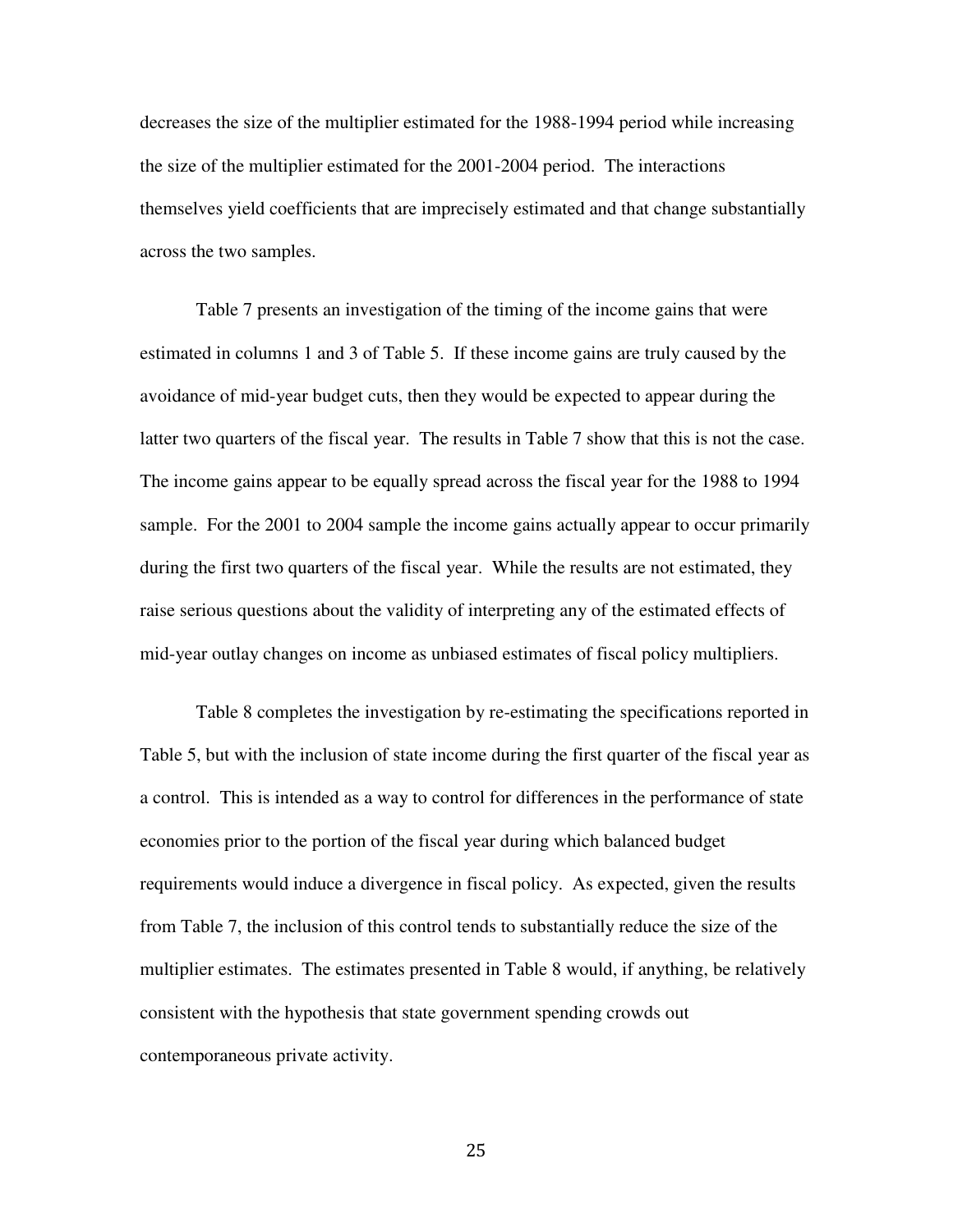#### **6. Conclusion**

We have studied the behavior of state governments over the course of the business cycle. A key feature of this behavior is the substantial pro-cyclicality of expenditures on capital infrastructure and service provision. These expenditures tend to scale up and down proportionately with the size of the state's economy. When state income is one dollar below trend, these non safety net expenditures are, on average, 9 cents below trend.

The pace of state adjustment to fiscal shocks is driven in part by the stringency of their balanced budget requirements. Unfortunately, our exploration of this source of variation in fiscal policy did not yield reliable estimates of fiscal policy multipliers. The shocks were insufficiently large to generate a reasonable degree of precision. We showed further that the second stage results are sensitive to several important specification checks. Most notably, this included sensitivity to efforts to account for bias due to the relatively extensive reliance of states with weak budget rules on personal income taxation.

Analysis of fiscal policy has produced a literature in which, even when an econometric strategy appears robust, results tend not to differentiate between theories of the business cycle (and by extension of stabilization policy) with significant statistical power. A neutral prior for analyses of the spending multiplier is one. A multiplier of one implies neither Keynesian crowding in nor Ricardian crowding out of private sector activity. The null of one (or, for that matter, other uncontroversial priors) could rarely be rejected in the literature, raising questions regarding how much we have learned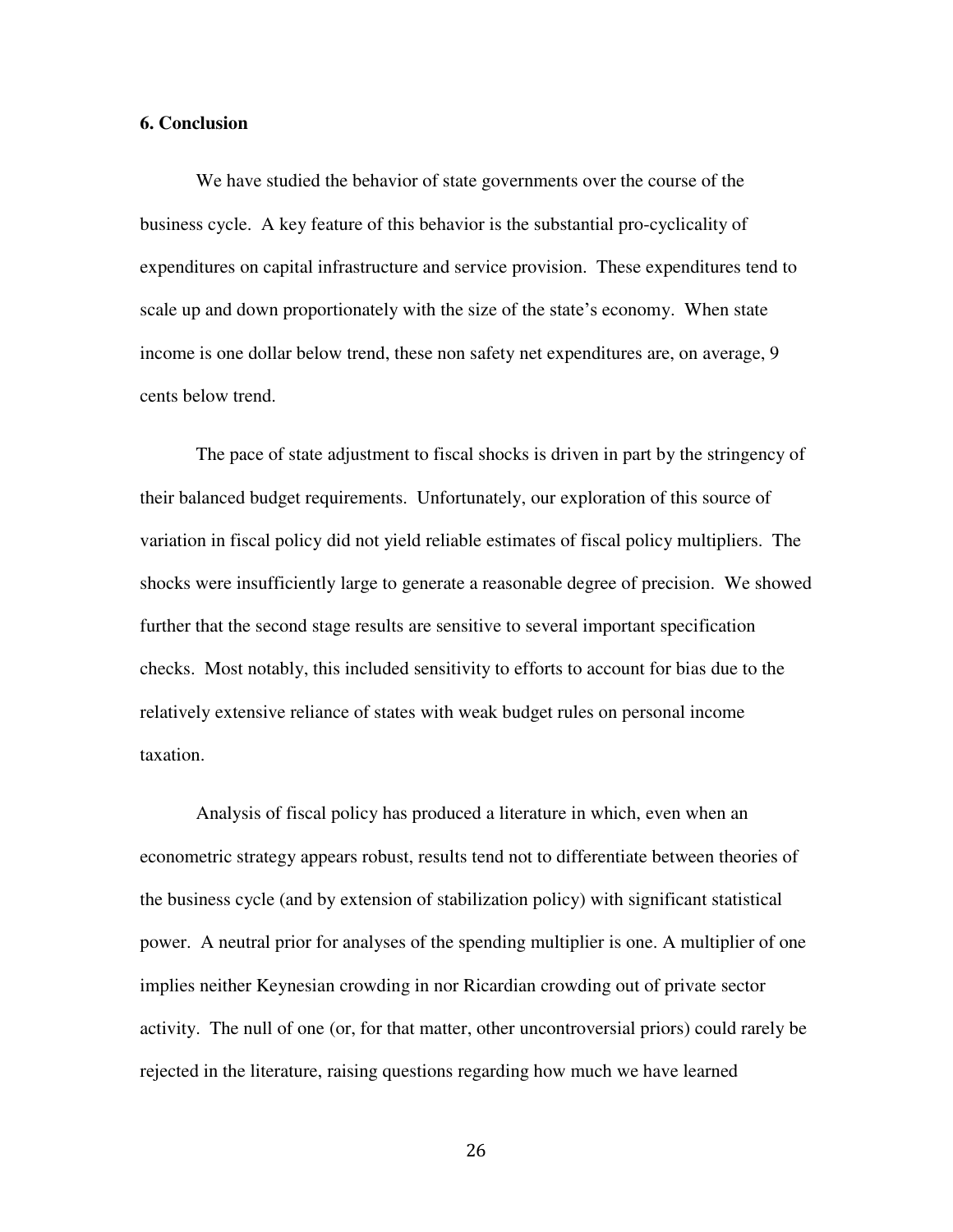empirically about the absolute size of fiscal policy multipliers. Advances in this literature have tended to be methodological and qualitative (or conceptual) in nature.

We show that variation in sub-national fiscal policy will not, in general, yield estimates that directly support predictions of the effects of stabilization policy. When variation stems from changes to the distribution of federally financed expenditures, the financing burden is shared by treatment and control states alike. Consequently, any adverse effects of deficit financing (including reductions in consumption due to wealth effects and reductions in investment due to expected increases in interest rates) will net out to zero within the estimation framework. These sources of variation provide direct evidence on government's ability to increase economic activity in one region relative to another. They do not, however, demonstrate the effect of stabilization policy on activity aggregated across the fiscal union.

Direct tests of the effects of stabilization policy require differences in the savings behavior of similarly situated governments. Fiscal institutions such as balanced budget requirements, stabilization funds, and tax and expenditure limits are potentially attractive drivers of the needed differences in savings behavior. The shortcomings of the strategy investigated here are unfortunate because it had the potential to yield estimates with desirable applications. They would apply most directly to estimating the effect of deficitfinanced stabilization policy conducted at the state level. This would, in turn, provide a platform for extrapolating towards estimates of the effects of such policies at the national level. $26$  They could also be used to estimate the impact of pro-cyclical state

<sup>&</sup>lt;sup>26</sup> The recent fiscal policy literature, and work going back to Gramlich (1987), have dwelt extensively on potential differences between multipliers at the national and sub-national levels, highlighting issues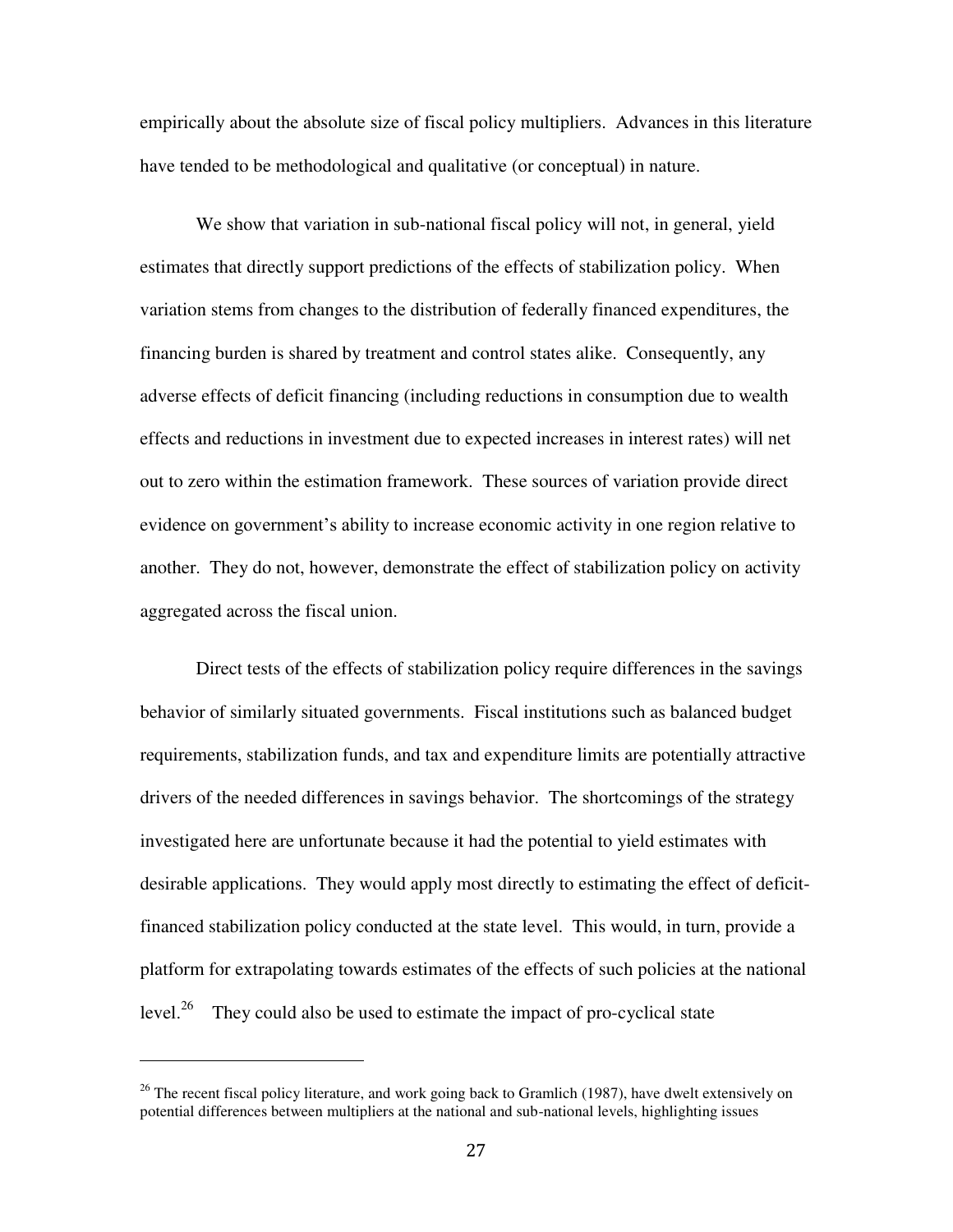expenditures on the volatility of the business cycle, with potential for estimating this cyclicality's welfare costs.<sup>27</sup> The relationship between fiscal institutions and stabilization policy should thus remain an active area of research.

associated with "consumption leakages" and the implications of labor mobility across state borders. Consumption leakages would tend to reduce sub-national multipliers relative to national multipliers while factor movements could have the opposite effect.

 $27$  Estimates of the welfare costs of business cycles vary widely within the literature. Seminal work by Lucas (1987) arrived at a very small estimates of these costs, while more recent work (e.g., Krusell et al, 2009, and Chauvin, Laibson, and Mollerstrom 2009), has arrived at estimates equal to or in excess of 1 percent of all future consumption. It is beyond the scope of this paper to determine precisely how state government spending feeds into the mechanisms associated with some of the welfare costs highlighted in this literature (e.g., the asset bubbles studied by Chauvin, Laibson, and Mollerstrom).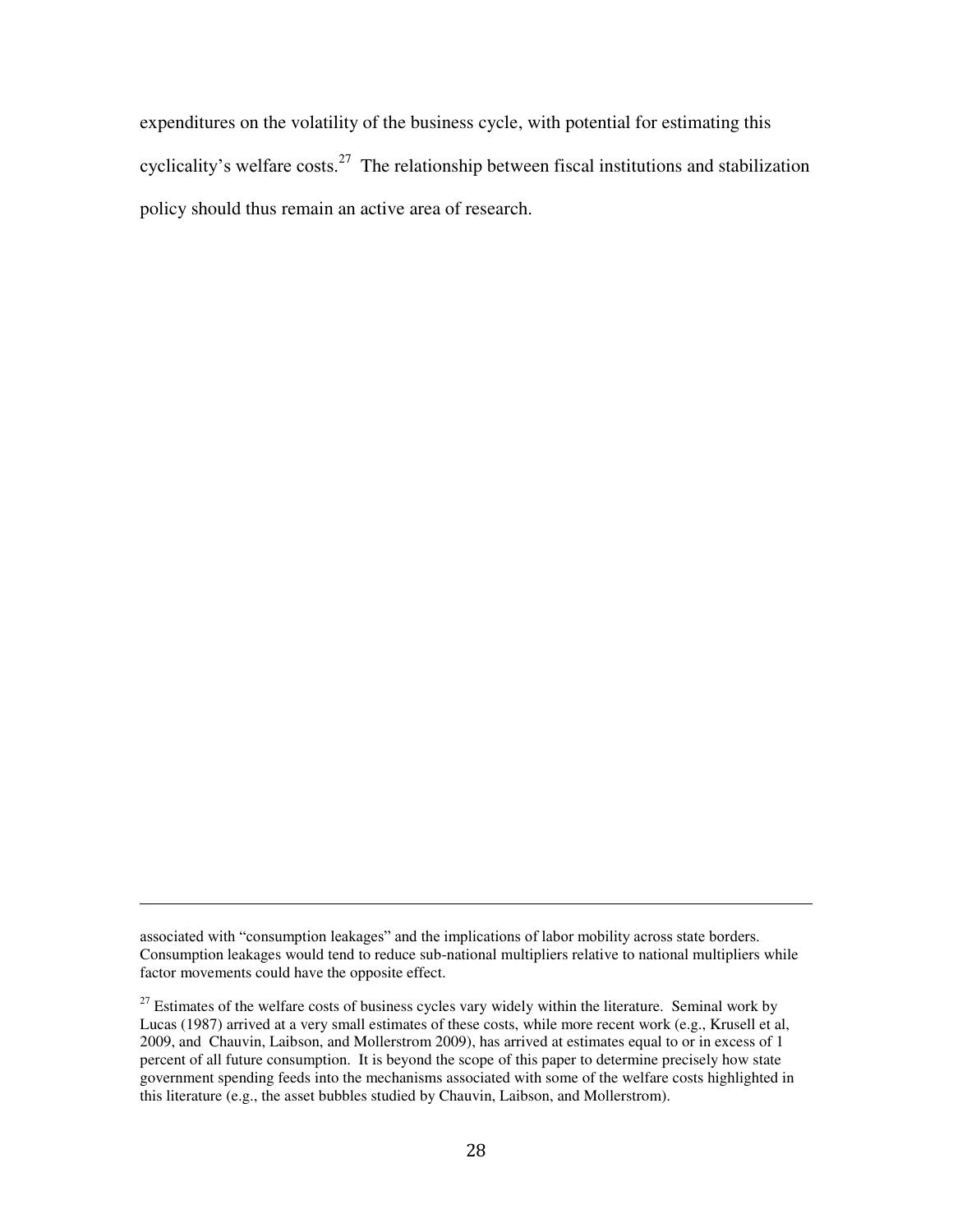#### **References**

- Advisory Commission on Intergovernmental Relations. 1987. "Fiscal Discipline in the Federal System: National Reform and the Experience of the States." Report number A-107.
- Auerbach, A. J., and Y. Gorodnichenko. 2010. "Measuring the Output Responses to Fiscal Policy." NBER Working Paper No. 16311.
- Auerbach, Alan and William Gale. 2009. "Activist Fiscal Policy to Stabilize Economic Activity." In Federal Reserve Bank of Kansas City: Financial Stability and Macroeconomic Policy, pp. 327-374.
- Barro, Robert J. 1974. "Are Government Bonds New Wealth?" *Journal of Political Economy* 82 (6): 1095–1117.
- Blanchard, O. J., and R. Perotti. 2002. "An Empirical Characterization of the Dynamic Effects of Changes in Government Spending." *Quarterly Journal of Economics*, 117(4), 1329-1368.
- Bohn, Henning and Robert Inman. 1996. "Balanced budget rules and public deficits: evidence from the US states." *Carnegie-Rochester Conference Series on Public Policy* 45. North Holland: Elsevier.
- Chauvin, Kyle, David Laibson and Johanna Mollerstrom. 2009. "Asset Bubbles and the Cost of Economic Fluctuations." Harvard mimeo.
- Cogan, John, Tobias Cwik, John Taylor and Volker Wieland. 2009. "New Keynesian vs. Old Keynesian Government Spending Multipliers." Working Paper.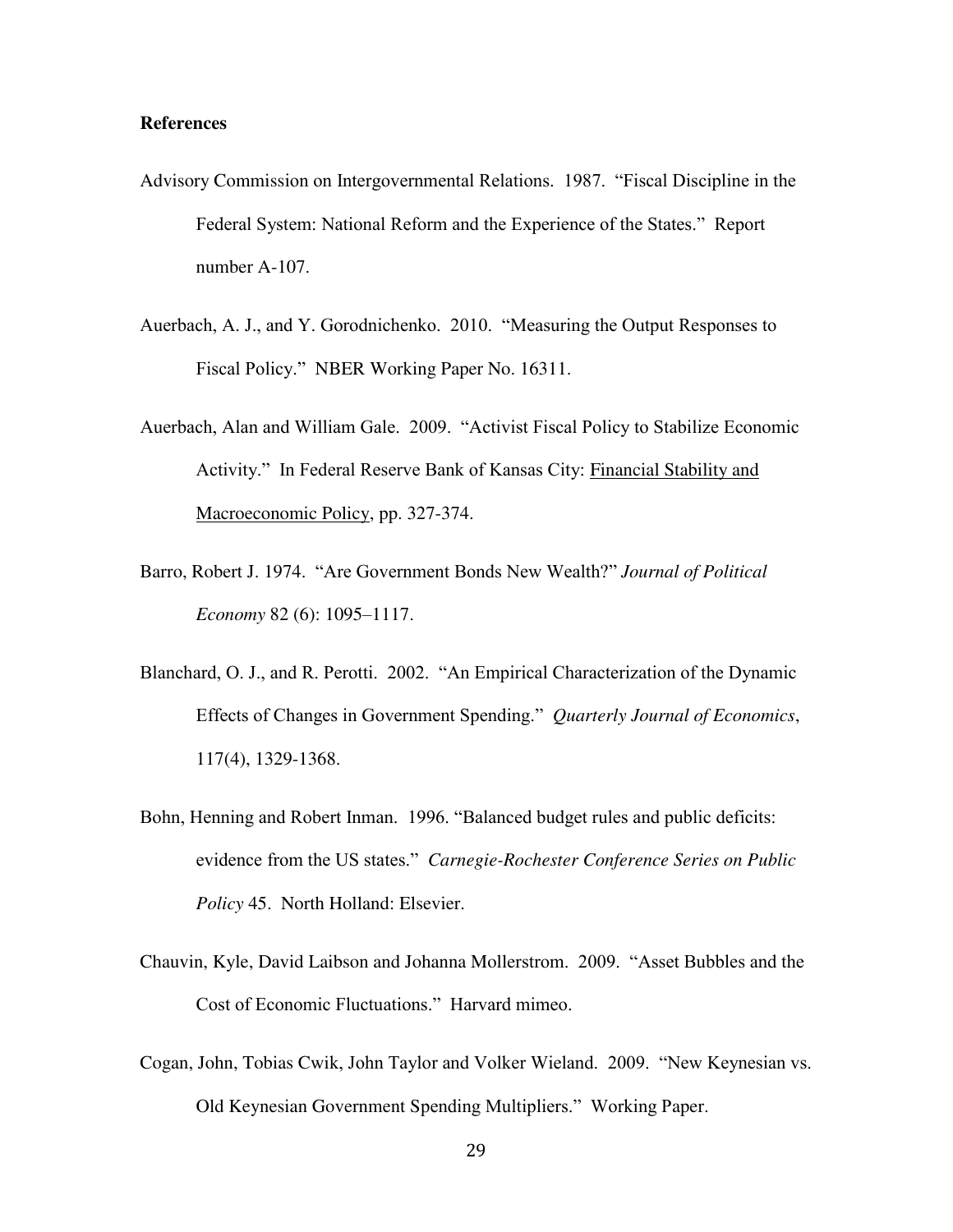- Cohen, Lauren, Joshua Coval, and Christopher Malloy. 2011. "Do Powerful Politicians Cause Corporate Downsizing." Working Paper. Harvard University.
- Council of Economic Advisers. 2009. "The Effects of State Fiscal Relief." Working Paper. Executive Office of the President.
- Favero, Carlo A., and Francesco Giavazzi. 2010. "Reconciling VAR-based and Narrative Measures of the Tax-Multiplier." Working Paper 361, IGIER.
- General Accounting Office. 1993. "Balanced Budget Requirements: State Experiences and Implications for the Federal Government." Report number AFMD-93-58BR.
- Government Accountability Office. 2009. "Recovery Act: Funds Continue to Provide Fiscal Relief to States and Localities, While Accountability and Reporting Challenges Need to Be Fully Addressed." GAO-09-1016.
- Gramlich, Edward. 1987. "Subnational fiscal policy." In John Quigley, ed. *Perspectives on Local Public Finance, vol. 3.* Cambridge: Harvard University Press.
- Inman, Robert. 1998. "Do balance budget rules work? US experience and possible lessons for the EMU." NBER Working paper # 5838.
- Knight, Bryan and Arik Levinson. 2000. "Fiscal Institutions in U.S. States" in *Institutions, Politics, and Fiscal Policy*. Ed. by Rolf R. Strauch and Jurgen von Hagen. Kluwer Academic Publishers. 167-187.
- Krol, Robert and Shirley Svorny. 2007. "Budget Rules and State Business Cycles." *Public Finance Review* 35(4): 530-44.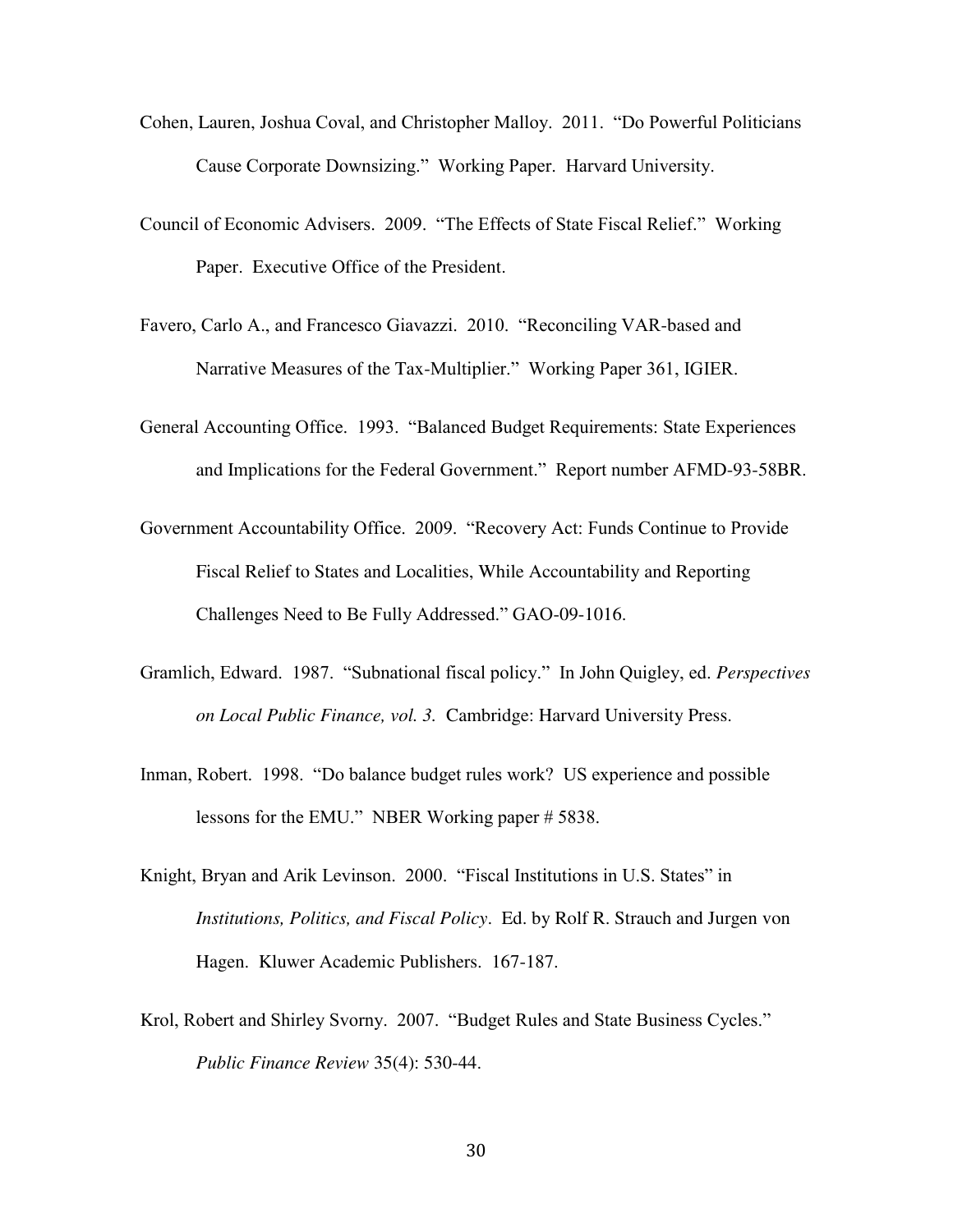- Krussel, Per, Toshihiko Mukoyama, Aysegul Sahin and Anthony A. Smith Jr. 2009. "Revisiting the Welfare Effects of Eliminating Business Cycles." *Review of Economic Dynamics* 12(3): 393-404.
- Levinson, Arik. 1998. "Balanced Budgets and Business Cycles: Evidence from the States." *National Tax Journal* 51(3): 715-732.
- Levinson, Arik. 2007. "Budget Rules and Business Cycles: A Comment." *Public Finance Review* 35(4): 545-549.
- Lowry, Robert and James Alt. 2001. "A Visible Hand? Bond Markets, Political Parties, Balanced Budget Laws, and State Government Debt." *Economics and Politics* 13(1): 49-72.

Lucas, Robert. 1987. "Models of Business Cycles." Oxford: Basil Blackwell.

- Mountford, Andrew and Howard Uhlig. 2009. "What are the effects of fiscal policy shocks." NBER Working Paper No. 14551.
- Nakamura, Emi, and Jon Steinson. 2011. "Fiscal Stimulus in a Monetary Union: Evidence from U.S. Regions." Working Paper. Columbia University.
- National Association of State Budget Officers. Various Years. "Fiscal Survey of the States."
- Poterba, James. 1994. "State responses to fiscal crises: the effects of budgetary institutions and politics." *Journal of Political Economy* 102(4). Chicago: University of Chicago press.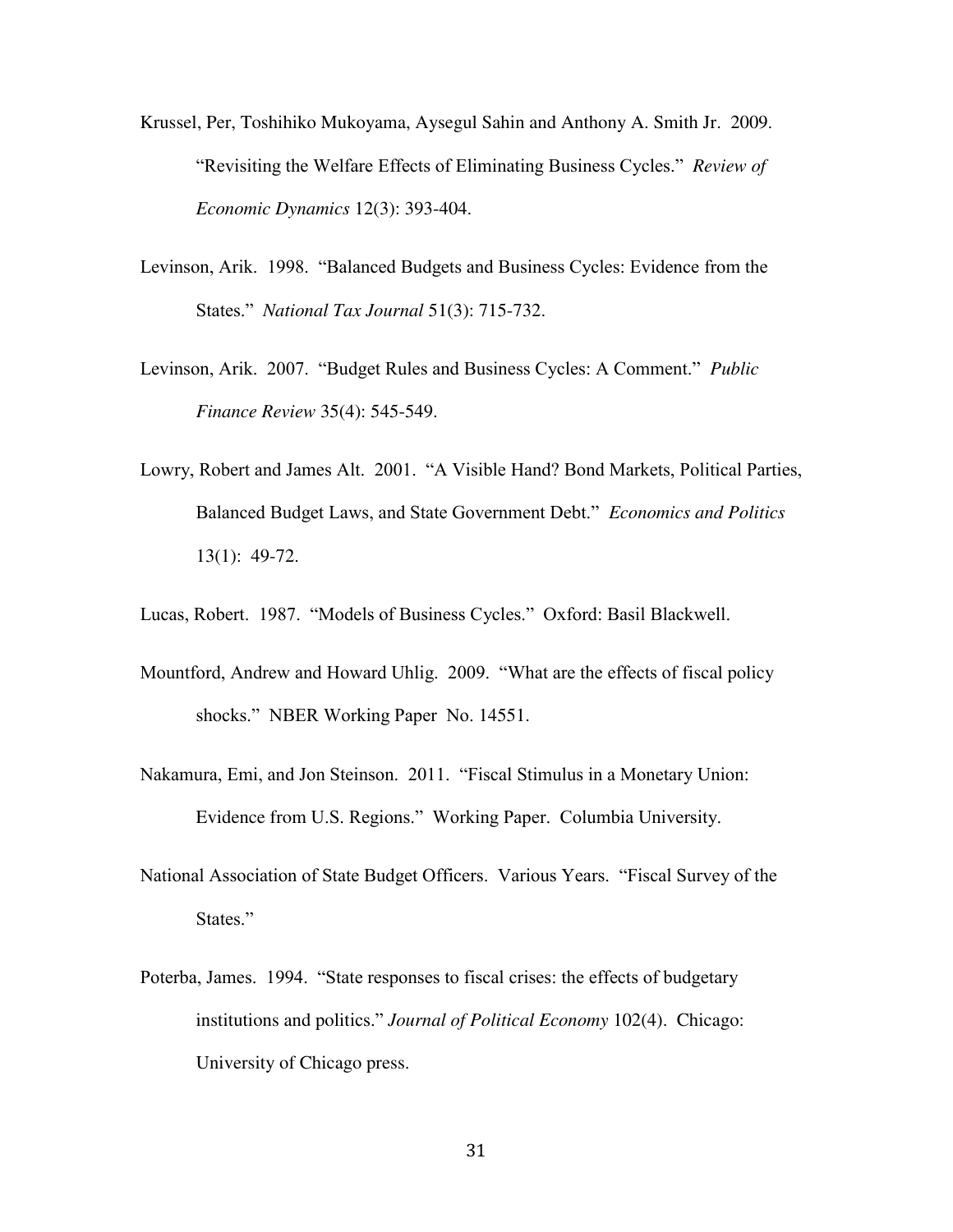- Poterba, James. 1997. "Do budget rules work?" In *Fiscal Policy*, ed. Alan Auerbach. Cambrige, MA: MIT Press.
- Poterba, James and Kim Rueben. 2001 "Fiscal news, state budget rules, and tax-exempt bond yields." *Journal of Urban Economics* 50.
- Ramey, Valerie. Forthcoming. "Identifying government spending shocks: it's all in the timing." *Quarterly Journal of Economics*.
- Reuben, Kim S. 1993. "Correcting for Censored Data in the Presence of Heteroskedasticity: An Application to State Fiscal Adjustment. Manuscript. Cambridge: Massachusetts Institute of Technology, Department of Economics.
- Rose, Shanna, and Daniel Smith. Forthcoming. "Budget Slack, Institutions, and Transparency." *Public Administration Review*.
- Serrato, J. C. S., and P. Wingender. 2010. "Estimating Local Fiscal Multipliers." Working Paper. University of California at Berkeley.
- Shoag, Daniel. 2010. "The Impact of Government Spending Shocks: Evidence on the Multiplier from State Pension Plan Returns." Working Paper. Harvard University.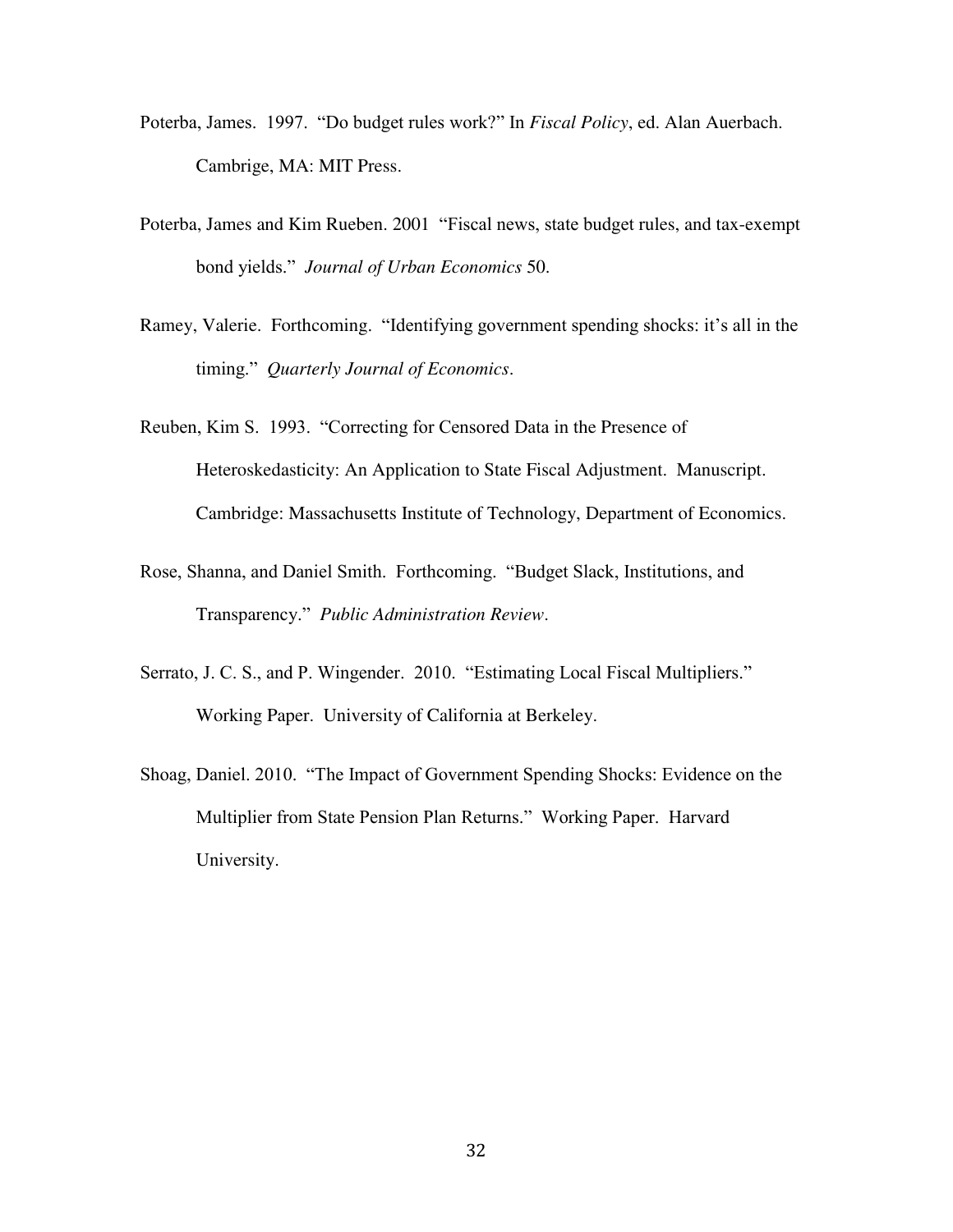

Note: Figure 1 plots the unweighted means (across states) of de-trended personal income and state government spending outside of insurance trusts and safety-net programs on a per capita basis. Detrending was conducted using state-specific quartic polynomials. Personal income data come from the Bureau of Economic Analysis (BEA) and state government spending data come from the Census of Governments (COG).



Figure 2 plots state-year observations of de-trended personal income and state government spending outside of insurance trusts and safety-net programs on a per capita basis. The best-fit line has a slope of 0.089 (standard error of 0.014) and the regression yields an r-squared of 0.22. Detrending was conducted using state-specific quartic polynomials. Personal income data come from the BEA and state government spending data come from the COG.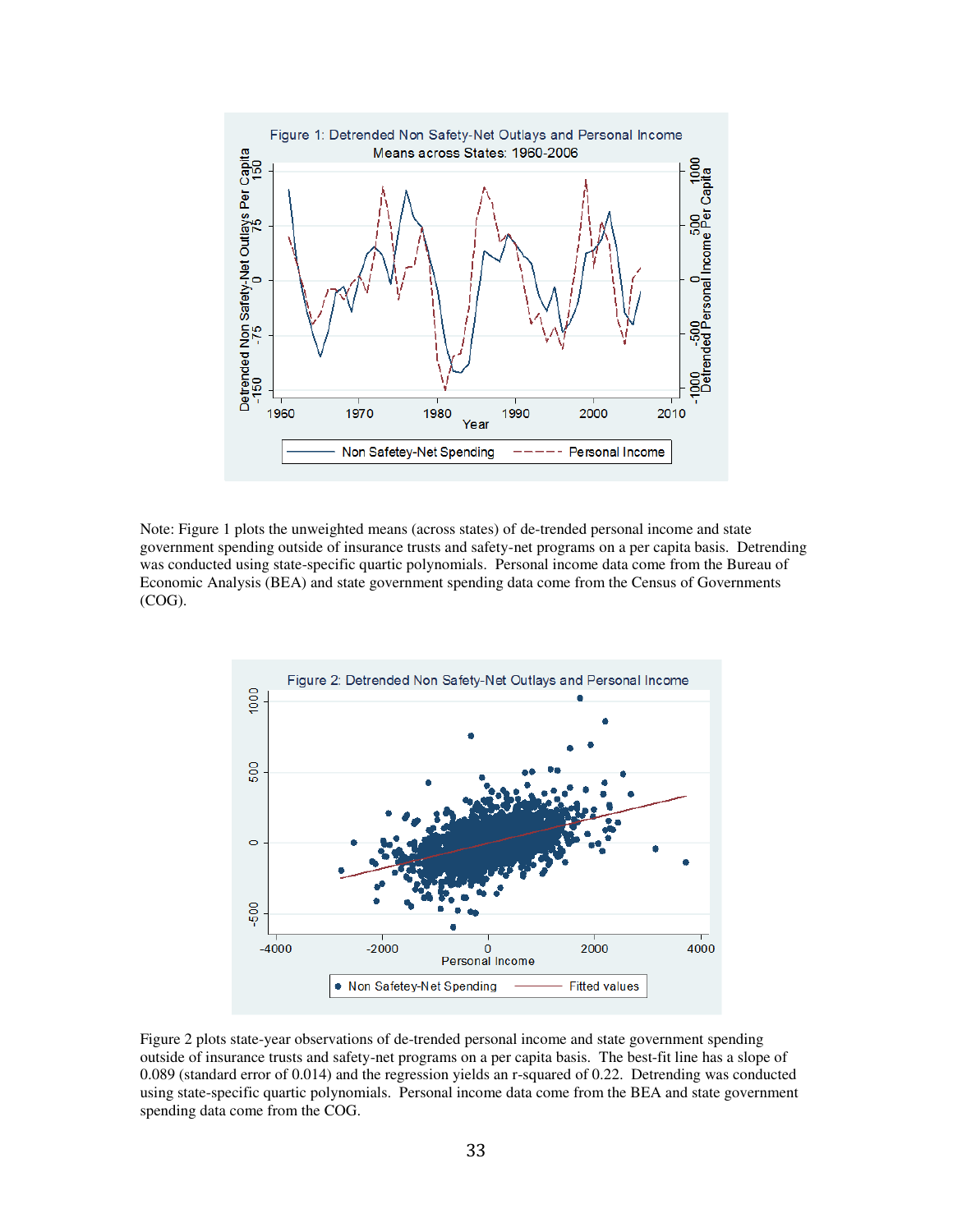

Note: Figure 3 graphs deficit shocks per capita and de-trended personal income per capita. The deficit shocks were constructed using data from semi-annual reports by the National Association of State Budget Officers (NASBO). Personal income data come from the BEA.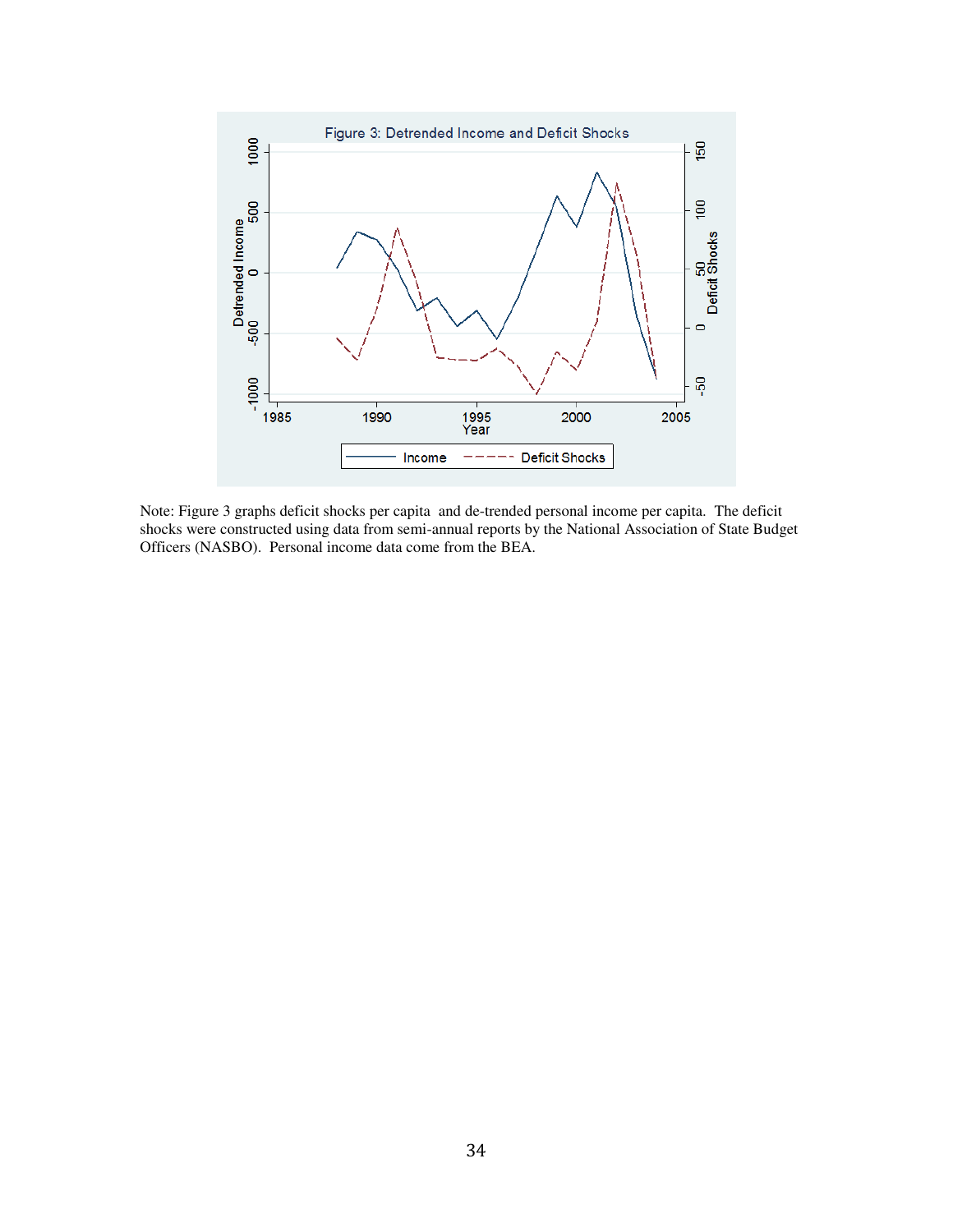**Summary Statistics: Strict vs. Weak Budget Rules States (1988-2004)**  Variable Mean Std. Dev. Mean Std. Dev. Strict Weak *Fiscal Variables (\$ per capita)*  State General Fund Expenditures 1612 498 1926 650 State General Fund Revenues 1620 503 1925 657 Total Taxes as Share of Gen. Rev.  $0.51$   $0.05$   $0.55$   $0.06$  Pers. Inc. Taxes as Share of Gen. Rev. 0.19 0.07 0.24 0.05 DEFSHOCK -5 89 13 98 ∆REVENUE 9 51 8 70 ∆OUTLAYS -14 31 -13 30 *Economic Variables*  Personal Income (\$ per capita)\*\* 26699 4414 32342 5139 Employment per capita  $0.43$  0.04 0.43 0.03 *Demographic Variables*  State Population 3264722 2070425 12100000 8974343 Drop Out Fraction 0.18 0.04 0.17 0.03 High School Grad Fraction  $0.27$  0.03 0.27 0.04 Some College Fraction  $0.18$  0.04  $0.17$  0.03 College Plus Fraction  $0.15$   $0.03$   $0.17$   $0.04$ Medicaid Fraction **0.10** 0.04 0.11 0.03 Senior Fraction **0.12** 0.02 0.12 0.02 Child Fraction **0.28** 0.03 0.27 0.02 Observations 317 131

Note: \*\* and \* indicate statistically significant differences between the means for weak- and strong-budget rule states at the .01 and .05 levels respectively. The combined sample includes data on the 27 annually budgeting states listed in Table 2 for the period 1988-2004. Several additional observations are unavailable due to incomplete data reporting, leaving a final sample of 448 observations. Columns 1 and 2 report data for the states identified in Table 2 as having "Strong" budget rules while columns 3 and 4 report data for states identified in Table 2 as having "Weak" or "Medium" budget rules. Fiscal variables were generated using data from the Census of Government's (COG) *Annual Survey of State and Local Government Finances* and the National Association of State Budget Officer's (NASBO) semi-annual series *Fiscal Surveys of the States*. Income data come from the Bureau of Economic Analysis, employment data come from the Bureau of Labor Statistics, and demographic data come from the March Demographic Supplements to the Current Population Survey.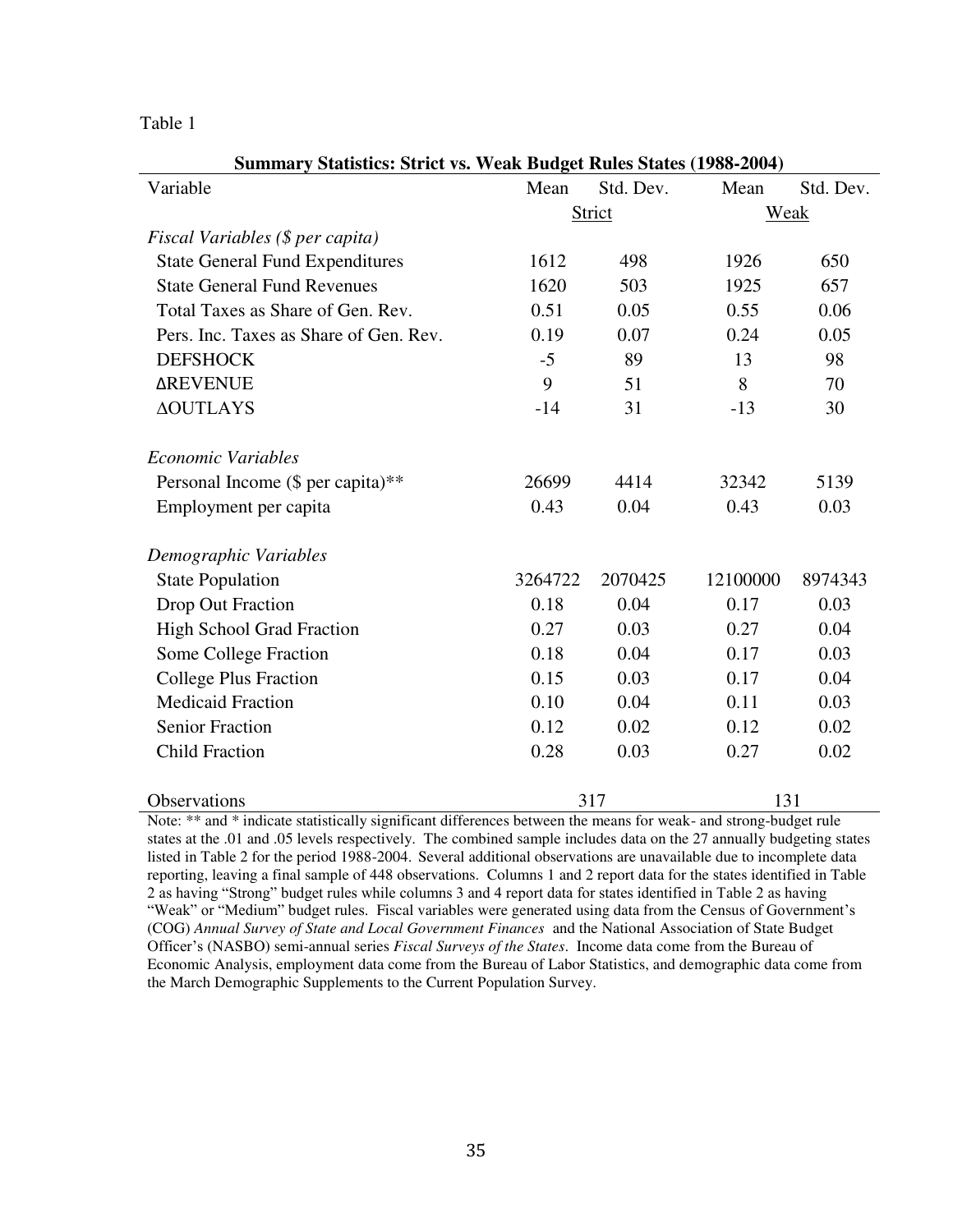# **Rules Classification: Weak/Medium/Strong**

| <b>Weak Rules</b> | <b>Medium Rules</b> | <b>Strong Rules</b>   |
|-------------------|---------------------|-----------------------|
| CONNECTICUT       | <b>CALIFORNIA</b>   | ALABAMA               |
| <b>ILLINOIS</b>   | <b>MARYLAND</b>     | <b>ARIZONA</b>        |
| <b>LOUISIANA</b>  | MICHIGAN            | <b>COLORADO</b>       |
| <b>NEW YORK</b>   | <b>PENNSYLVANIA</b> | <b>DELAWARE</b>       |
|                   |                     | <b>GEORGIA</b>        |
|                   |                     | <b>IDAHO</b>          |
|                   |                     | <b>IOWA</b>           |
|                   |                     | <b>KANSAS</b>         |
|                   |                     | <b>MISSISSIPPI</b>    |
|                   |                     | <b>MISSOURI</b>       |
|                   |                     | <b>NEW JERSEY</b>     |
|                   |                     | <b>NEW MEXICO</b>     |
|                   |                     | OKLAHOMA              |
|                   |                     | RHODE ISLAND          |
|                   |                     | <b>SOUTH CAROLINA</b> |
|                   |                     | <b>SOUTH DAKOTA</b>   |
|                   |                     | <b>TENNESSEE</b>      |
|                   |                     | <b>UTAH</b>           |
|                   |                     | WEST VIRGINIA         |

Note: The table contains a classification of the 27 states with annual budget cycles that are included in our final sample. States were ranked according to a stringency index found in Table 3 of ACIR (1987). States with an index value less than 5 are classified as weak, an index equal to 5 or 6 as medium, and an index exceeding 6 as strong. When we classify states as strong or weak, the states classified as medium are shifted into the weak classification.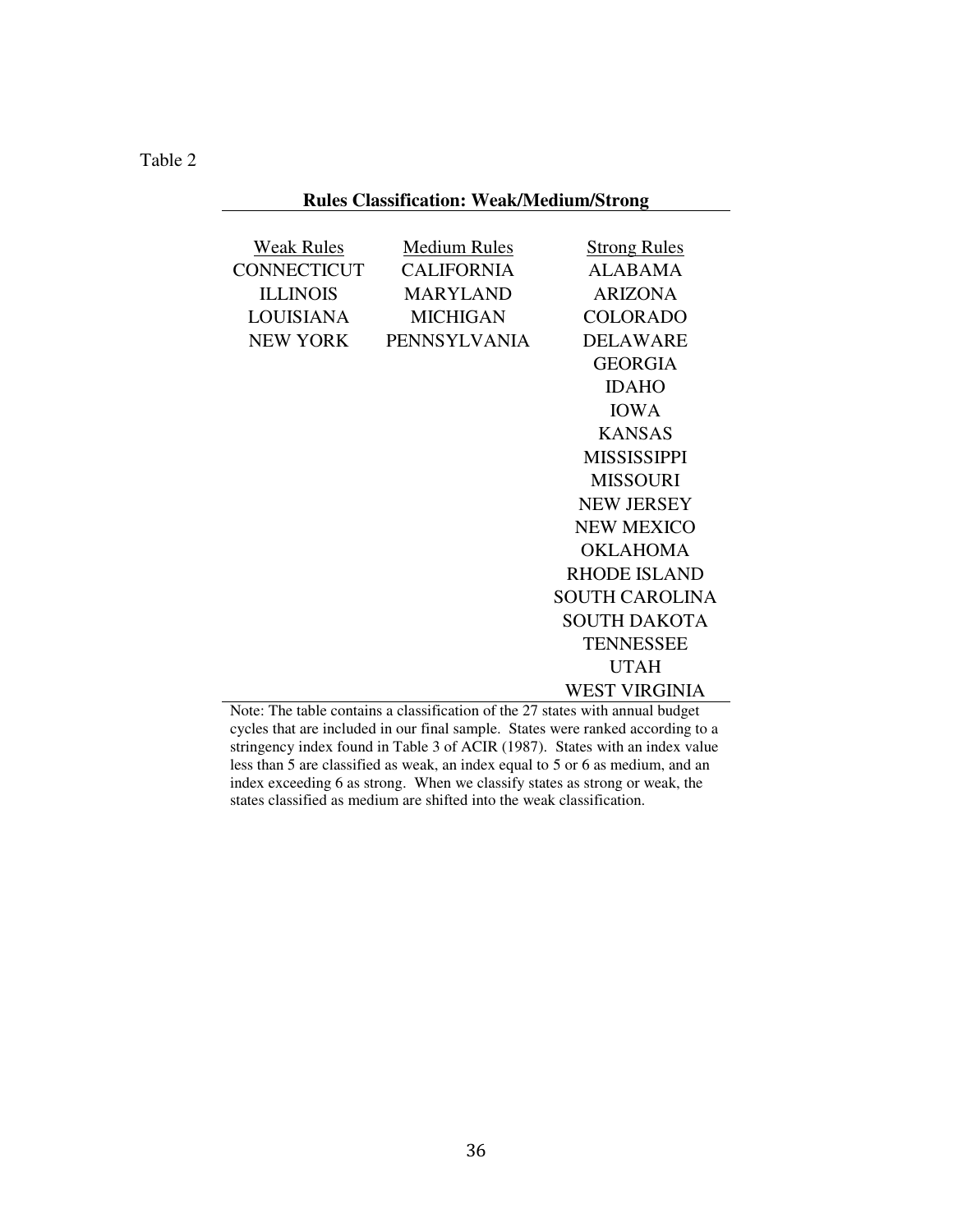| <b>State Responses to Deficit Shocks: 1988-2004</b> |                  |                   |                  |                   |                  |                   |
|-----------------------------------------------------|------------------|-------------------|------------------|-------------------|------------------|-------------------|
|                                                     | (1)              | (2)               | (3)              | (4)               | (5)              | (6)               |
|                                                     | $\Delta$ Outlays | $\Delta$ Revenues | $\Delta$ Outlays | $\Delta$ Revenues | $\Delta$ Outlays | $\Delta$ Revenues |
| DEFSHOCK*1{DEFSHOCK > 0}                            | $-0.283**$       | $.075**$          | $-0.382**$       | $.080*$           | $-0.383**$       | $0.080*$          |
|                                                     | (0.062)          | (0.023)           | (0.049)          | (0.031)           | (0.049)          | (0.032)           |
| DEFSHOCK*1{DEFSHOCK < 0}                            | 0.003            | 0.023             | 0.027            | 0.0021            | 0.028            | 0.021             |
|                                                     | (0.016)          | (0.012)           | (0.017)          | (0.017)           | (0.018)          | (0.017)           |
| Weak Rules*DEFSHOCK*1{DEFSHOCK > 0}                 |                  | $0.256**$         | $-0.015$         | $0.203**$         | $-0.010$         |                   |
|                                                     |                  |                   | (0.061)          | (0.033)           | (0.045)          | (0.030)           |
| Weak Rules*DEFSHOCK*1{DEFSHOCK < 0}                 |                  | $-0.057$          | 0.004            | $-0.043$          | 0.012            |                   |
|                                                     |                  |                   | (0.034)          | (0.232)           | (0.042)          | (0.030)           |
| Medium Rules*DEFSHOCK*1{DEFSHOCK > 0}               |                  |                   |                  |                   | $0.291**$        | $-.016$           |
|                                                     |                  |                   |                  |                   | (0.078)          | (0.040)           |
| Medium Rules*DEFSHOCK*1{DEFSHOCK < 0}               |                  |                   |                  |                   | $-0.076$         | $-0.010$          |
|                                                     |                  |                   |                  |                   | (0.034)          | (0.028)           |
| <b>State Fixed Effects?</b>                         | Yes              | Yes               | Yes              | Yes               | Yes              | Yes               |
| State Specific Trends?                              | Yes              | Yes               | Yes              | Yes               | Yes              | Yes               |
| Year Effects?                                       | Yes              | Yes               | Yes              | Yes               | Yes              | Yes               |
| Observations                                        | 448              | 448               | 448              | 448               | 448              | 448               |

Note: \*\* and \* indicate statistical significance at the .01 and .05 levels respectively. Standard errors, calculated allowing for arbitrary correlation at the state level, are in parentheses beneath each point estimate. The sample is as described in the note to Table 1. The classifications of budget rules are as described in the note to Table 2. The measure of deficit shocks was constructed using data from NASBO as described in the text. ∆Outlays and ∆Revenues are mid-year changes to outlays and revenues. ∆Outlays is reported directly by NASBO while ∆Revenues is constructed using NASBO's reports of changes in tax law that were enacted by the states during each fiscal year. All fiscal variables are expressed in terms of 2004 dollars per capital.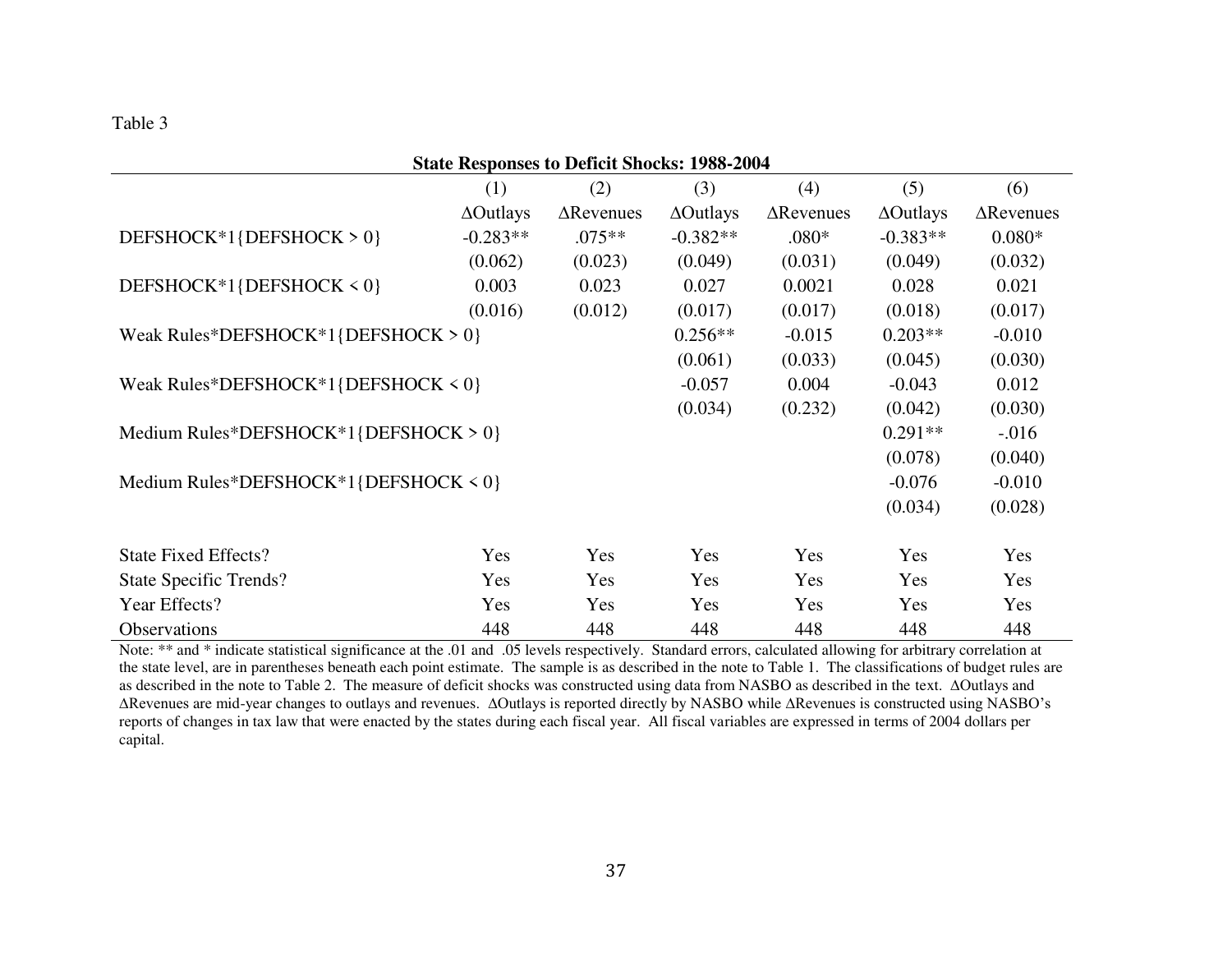## **First Stage Regressions: Period by Period**

|                                     | (1)              | (2)               | (3)              | (4)               | (5)              | (6)               |
|-------------------------------------|------------------|-------------------|------------------|-------------------|------------------|-------------------|
|                                     | $\Delta$ Outlays | $\Delta$ Revenues | $\Delta$ Outlays | $\Delta$ Revenues | $\Delta$ Outlays | $\Delta$ Revenues |
|                                     |                  | 1988-1994         |                  | 1995-2000         |                  | 2001-2004         |
| DEFSHOCK*1{DEFSHOCK > 0}            | $-0.447**$       | $0.146*$          | $-0.068$         | $-0.038$          | $-0.404**$       | 0.066             |
|                                     | (0.056)          | (0.058)           | (0.086)          | (0.045)           | (0.099)          | (0.060)           |
| DEFSHOCK*1{DEFSHOCK < 0}            | 0.074            | $-0.039$          | $-0.023$         | 0.019             | 0.167            | 0.112             |
|                                     | (0.051)          | (0.039)           | (0.022)          | (0.040)           | (0.128)          | (0.084)           |
| Weak Rules*DEFSHOCK*1{DEFSHOCK > 0} | $0.332**$        | $-0.075$          | $-0.951$         | $-0.119$          | $0.434**$        | $-0.009$          |
|                                     | (0.077)          | (0.071)           | (0.656)          | (0.138)           | (0.111)          | (0.075)           |
| Weak Rules*DEFSHOCK*1{DEFSHOCK < 0} | $-0.046$         | 0.046             | 0.072            | 0.175             | $-0.289$         | $-0.071$          |
|                                     | (0.051)          | (0.044)           | (0.075)          | (0.109)           | (0.154)          | (0.086)           |
| <b>State Fixed Effects?</b>         | Yes              | Yes               | Yes              | Yes               | Yes              | Yes               |
| <b>State Specific Trends?</b>       | Yes              | Yes               | Yes              | Yes               | Yes              | Yes               |
| Year Effects?                       | Yes              | Yes               | Yes              | Yes               | Yes              | Yes               |
| <b>Observations</b>                 | 182              | 182               | 160              | 160               | 106              | 106               |

Note: \*\* and \* indicate statistical significance at the .01 and .05 levels respectively. Standard errors, calculated allowing for arbitrary correlation at the state level, are in parentheses beneath each point estimate. The sample is as described in the note to Table 1. Specifications are equivalent to those estimated in columns 3 and 4 of Table 3, but with the samples restricted to the years listed in the current table's column headings.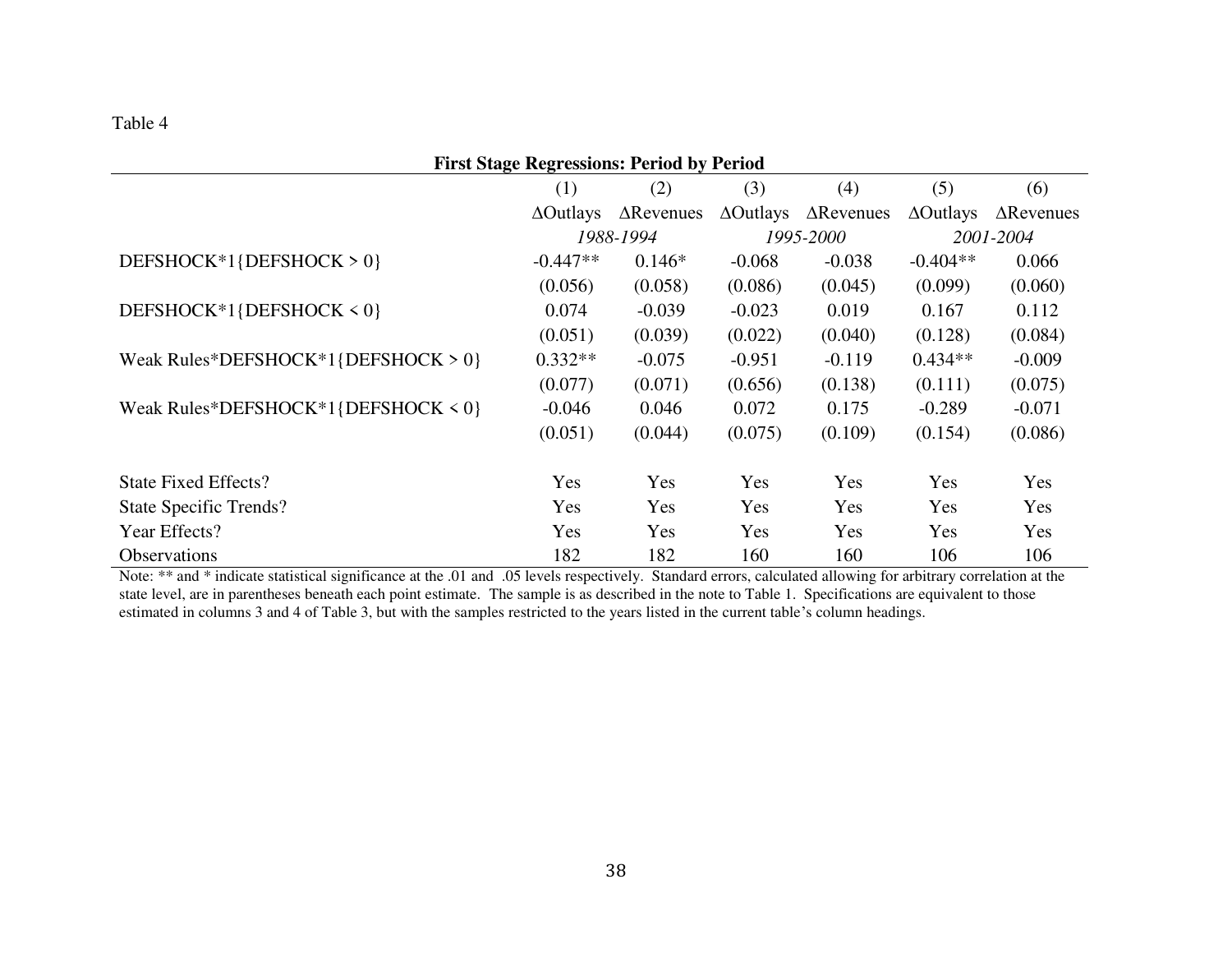| Initial Estimates of the Effects of Mid-Year Outlay Changes on State Income |            |                |            |                |  |
|-----------------------------------------------------------------------------|------------|----------------|------------|----------------|--|
|                                                                             | (1)<br>(2) |                | (3)        | (4)            |  |
|                                                                             | Personal   | Personal       | Personal   | Personal       |  |
|                                                                             | Income     | Income         | Income     | Income         |  |
| Sample                                                                      |            | 1988-1994      |            | 2001-2004      |  |
|                                                                             |            |                |            |                |  |
| <b><i>AOUTLAYS</i></b>                                                      | 2.33       | 0.46           | 1.60       | 1.20           |  |
|                                                                             | (1.83)     | (2.20)         | (0.88)     | (1.20)         |  |
|                                                                             |            |                |            |                |  |
| DEFSHOCK*1{DEFSHOCK > 0}                                                    | 1.30       | 0.70           | 1.01       | 1.19           |  |
|                                                                             | (0.81)     | (0.70)         | (0.33)     | (0.40)         |  |
| DEFSHOCK*1{DEFSHOCK < 0}                                                    | $-0.24$    | 1.77           | 0.25       | 0.59           |  |
|                                                                             | (0.49)     | (0.55)         | (0.37)     | (0.92)         |  |
| <b>State Fixed Effects?</b>                                                 | Yes        | Yes            | Yes        | Yes            |  |
| <b>State-Specific Trends</b>                                                | Yes        | N <sub>0</sub> | Yes        | N <sub>0</sub> |  |
| Year Effects?                                                               | Yes        | Yes            | <b>Yes</b> | Yes            |  |
| <b>Observations</b>                                                         | 182        | 182            | 106        | 106            |  |

Note: This table contains results from the second stages of IV regressions of personal income on mid-year budget cuts. The sample used in columns 1 and 2 is the same as the sample used in columns 1 and 2 of Table 4. The sample used in columns 3 and 4 is the same as the sample used in columns 5 and 6 of Table 4. Standard errors, calculated allowing for arbitrary correlation at the state level, are in parentheses beneath each point estimate. The excluded instruments in all specifications are the interactions between an indicator for weak budget rules and the main effects of the two deficit shock variables.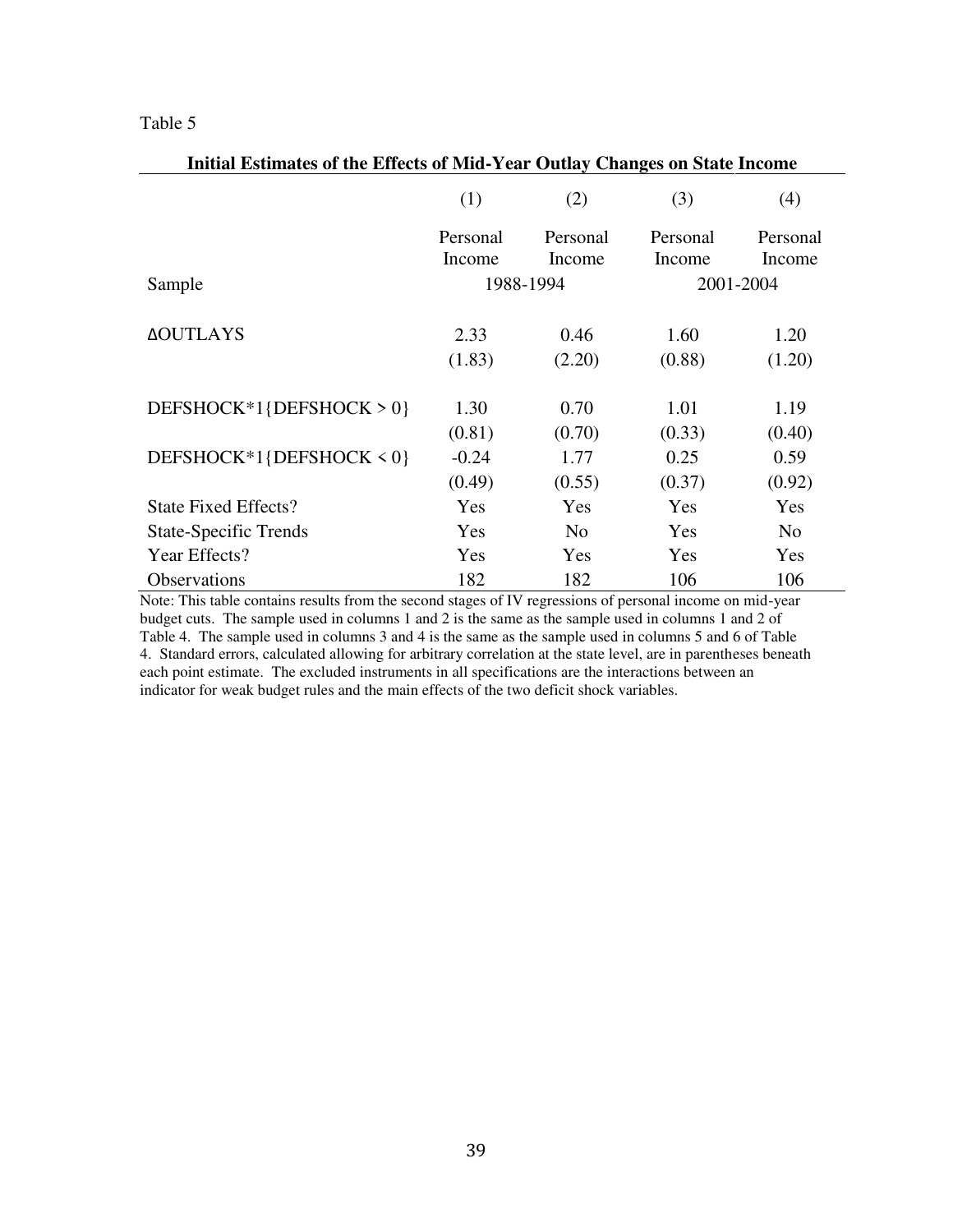#### **Impact of Controlling for the Share of Each State's Revenues Generated by Taxation**

| 1 алаиши                     |          |                |          |                |  |  |
|------------------------------|----------|----------------|----------|----------------|--|--|
|                              | (1)      | (2)            | (3)      | (4)            |  |  |
|                              | Personal | Personal       | Personal | Personal       |  |  |
|                              | Income   | Income         | Income   | Income         |  |  |
| Sample                       |          | 1988-1994      |          | 2001-2004      |  |  |
| <b>AOUTLAYS</b>              | 0.64     | 0.29           | 2.98     | 2.98           |  |  |
|                              | (2.77)   | (3.87)         | (1.02)   | (1.87)         |  |  |
| State Fixed Effects?         | Yes      | Yes            | Yes      | Yes            |  |  |
| <b>State-Specific Trends</b> | Yes      | N <sub>0</sub> | Yes      | N <sub>0</sub> |  |  |
| Year Effects?                | Yes      | Yes            | Yes      | Yes            |  |  |
| <b>Observations</b>          | 182      | 182            | 106      | 106            |  |  |

Note: This table contains results from the second stages of IV regressions of personal income on mid-year budget cuts. The sample used in columns 1 and 2 is the same as the sample used in columns 1 and 2 of Table 4. The sample used in columns 3 and 4 is the same as the sample used in columns 5 and 6 of Table 4. Standard errors, calculated allowing for arbitrary correlation at the state level, are in parentheses beneath each point estimate. The excluded instruments in all specifications are the interactions between an indicator for weak budget rules and the main effects of the two deficit shock variables. The specifications also included controls for interactions between an estimate of the share of a state's general revenues that come from taxation interacted with the main effects of the deficit shock variables. The tax share was estimated using the average value of total tax revenues divided by total general revenues for each state across the full 1988 to 2004 sample period. The second stage coefficients on these interactions were imprecisely estimated and instable across specifications.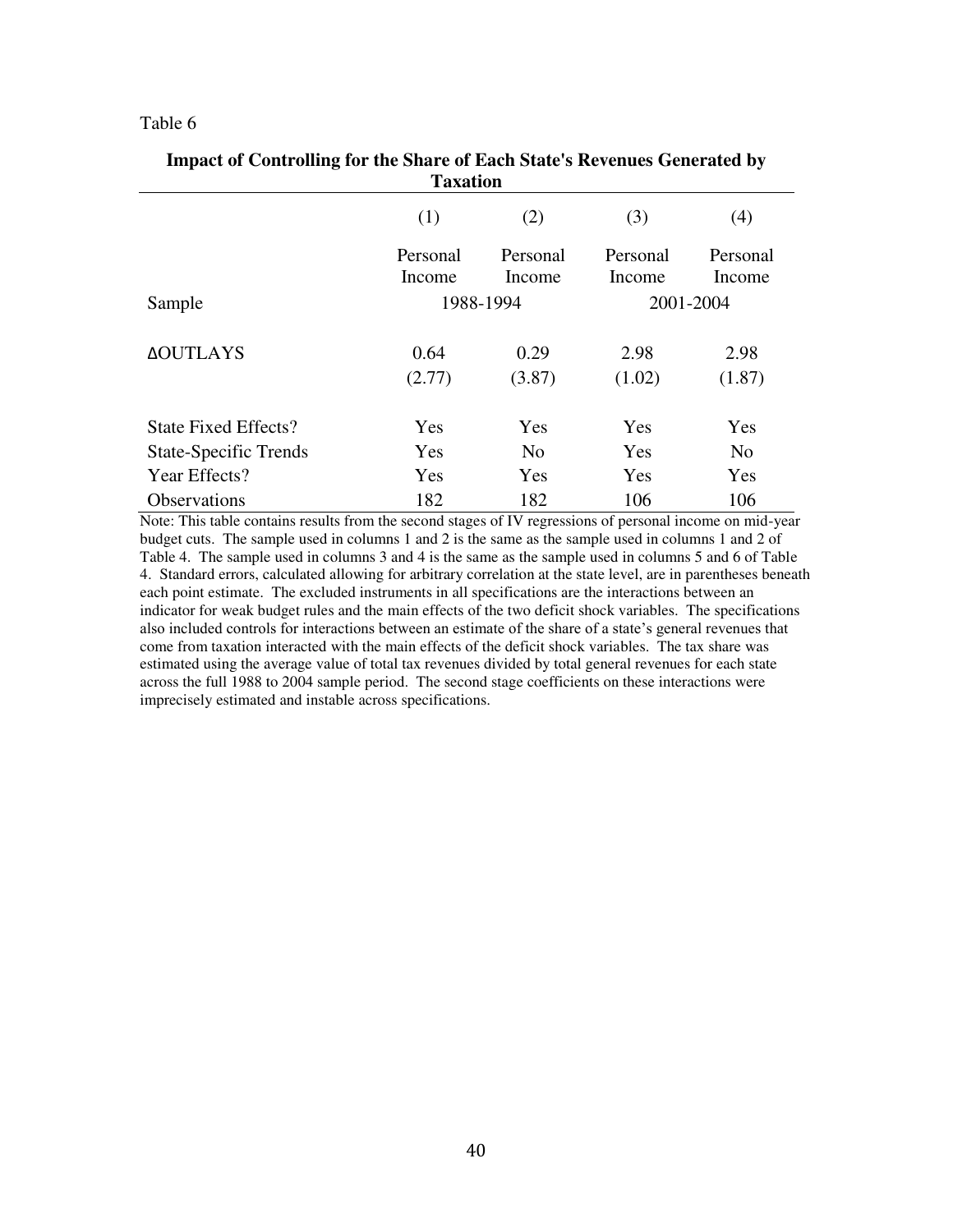| <b>Estimates on a Quarter-by-Quarter Basis</b> |                |                |                |          |  |
|------------------------------------------------|----------------|----------------|----------------|----------|--|
|                                                | Personal       | Personal       | Personal       | Personal |  |
|                                                | Income,        | Income,        | Income,        | Income,  |  |
|                                                | Q <sub>1</sub> | Q <sub>2</sub> | Q <sub>3</sub> | Q4       |  |
| Panel A                                        |                | 1988-1994      |                |          |  |
| <b>AOUTLAYS</b>                                | 2.47           | 2.30           | 2.10           | 2.44     |  |
|                                                | (2.26)         | (2.41)         | (1.43)         | (2.66)   |  |
| Panel B                                        |                | 2001-2004      |                |          |  |
| <b>AOUTLAYS</b>                                | 2.90           | 3.44           | $-1.11$        | 1.18     |  |
|                                                | (0.87)         | (1.97)         | (3.95)         | (3.46)   |  |
| State Fixed Effects?                           | Yes            | Yes            | Yes            | Yes      |  |
| <b>State-Specific Trends</b>                   | Yes            | Yes            | Yes            | Yes      |  |
| Year Effects?                                  | Yes            | Yes            | Yes            | Yes      |  |

Note: This table contains results from the second stages of IV regressions of personal income on midyear budget cuts. The specifications reported across Panel A are equivalent to the specification reported in column 1 of Table 5, but with the dependent variable representing personal income for a single quarter of the fiscal year (as labeled in the column headings). Panel B was constructed similarly, but with the specifications being equivalent to those from Table 5's column 3.

### Table 7